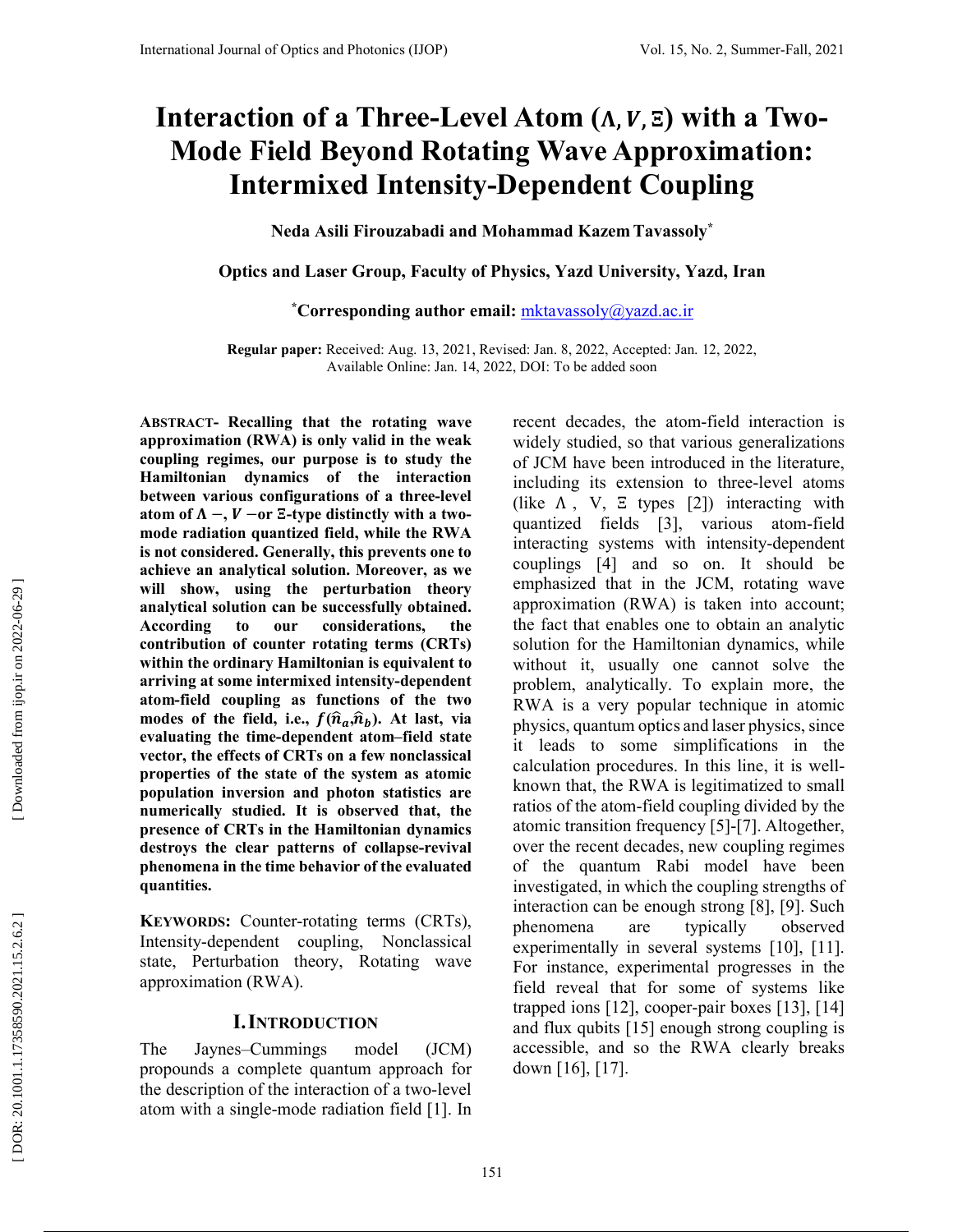Based on the above-mentioned observations, CRTs (virtual-photon processes) receive increasing attention of the authors in various systems, which yield substantial and interesting physical effects. Peng and Li have numerically analyzed the effect of the virtual-photon field on phase fluctuation and the periodic collapse revivals of atomic population in the JCM [18]- [20]. In [21] the entanglement dynamics of two atoms interacting with a dissipative coherent cavity field without RWA has been investigated. The entanglement evolution of two independent atoms without RWA has been proposed in [22] and the influence of CRTs in the JCM on the atomic population inversion has been investigated in [23]. It is shown that, the inclusion of CRTs to the Hamiltonian results in a transient entanglement between two atoms coupled to a standing-wave single-mode cavity field and the main source of entanglement is the two-photon coherence induced by two-photon transitions through virtual states [24].

Although considering CRTs causes serious problems in the analytical solution of the atomfield systems, these terms may be smoothly removed by perturbation theory approach [25], [26]. In this regard, recently in  $[27]$ ,  $[28]$ , an analytical method, based on perturbation theory, has been presented to describe the interaction between a two-level atom and a single-mode field in the absence of RWA. It is shown that, the constant atom-field coupling and detuning parameters in the atom-field interaction without RWA have been converted to intensity-dependent terms, but fortunately without CRTs. In this respect, due to the existence of two different transitions in the three-level atoms ( $\Lambda$ ,  $V$ ,  $\Xi$ ), more diverse quantum phenomena may be expected from the such systems [29]. Therefore, more recently, using the same approach, one of us studied the interaction of a  $\Lambda$  –type atomwithout RWA, however still with a single-mode radiation field [30]. As a result, the two different coupling constants, namely  $g_1$ ,  $g_2$  have been changed respectively, to two specific intensitydependent coupling functions  $f_1(\hat{n})$ ,  $f_2(\hat{n})$ which clearly depend on the number of photons. The authors also shown that the nonlinearity

function  $f_1(\hat{n})$  ( $f_2(\hat{n})$ ) not only depends on  $g_1(g_2)$  but also on  $g_2(g_1)$ .

In this line, the interaction between a three-level atom with a single-mode field (in the presence of detuning) is not physically well understandable. Therefore, in this work we aim to develop and improve the work in [30] to twomode quantized field, considering all wellknown three-level atoms. In more detail, in this study we encouraged to investigate the interaction of three-level atoms  $(Λ –, V –, E –$ type) individually without RWA, while a twomode quantized field is considered. Our calculations yield three different intensitydependent functions for the three configurations of three-level atoms. As is seen, the two coupling constants  $g_1$ ,  $g_2$  have been changed respectively to two distinct intensitydependent coupling functions  $f_1$  ( $\hat{n}_1$ ,  $\hat{n}_2$ ),  $f_2(\hat{n}_1, \hat{n}_2)$  which surprisingly depend on the number of photons of the two modes, this is while each mode of the field interacts with a particular transition in atoms. As is observed the nonlinearity function  $f_1(\hat{n}_1, \hat{n}_2)$   $(f_2(\hat{n}_1, \hat{n}_2))$ not only depends on  $\hat{n}_1$ ,  $g_1(n_2, g_2)$ , but also on  $\hat{n}_2$ ,  $g_2$  ( $\hat{n}_1$ ,  $g_1$ ). In this way, for each type of three-level atoms we will arrive at two intertwined nonlinearity functions.

At this point it should be mentioned that atomfield intensity dependent function has a long background in the literature started by Buck and Sukumar [31], [32] and followed by others [33]-[36]. It is finally worth to mention that, our used approach simply transforms the unsolvable Hamiltonians to some solvable ones. Therefore, we can easily investigate the effect of CRTs on the physical properties of the obtained state vector of the system. To do this task, we will pay our attention to the atomic population inversion and the photon statistics of the field, which clarify the nonclassicality feature of the quantum state.

The paper is organized as follows. In Section 2 we solve analytically the dynamics of the interaction between all types of three-level atoms with a two-mode field without RWA, using the perturbation theory. In the next Section, we discuss the effect of CRTs on the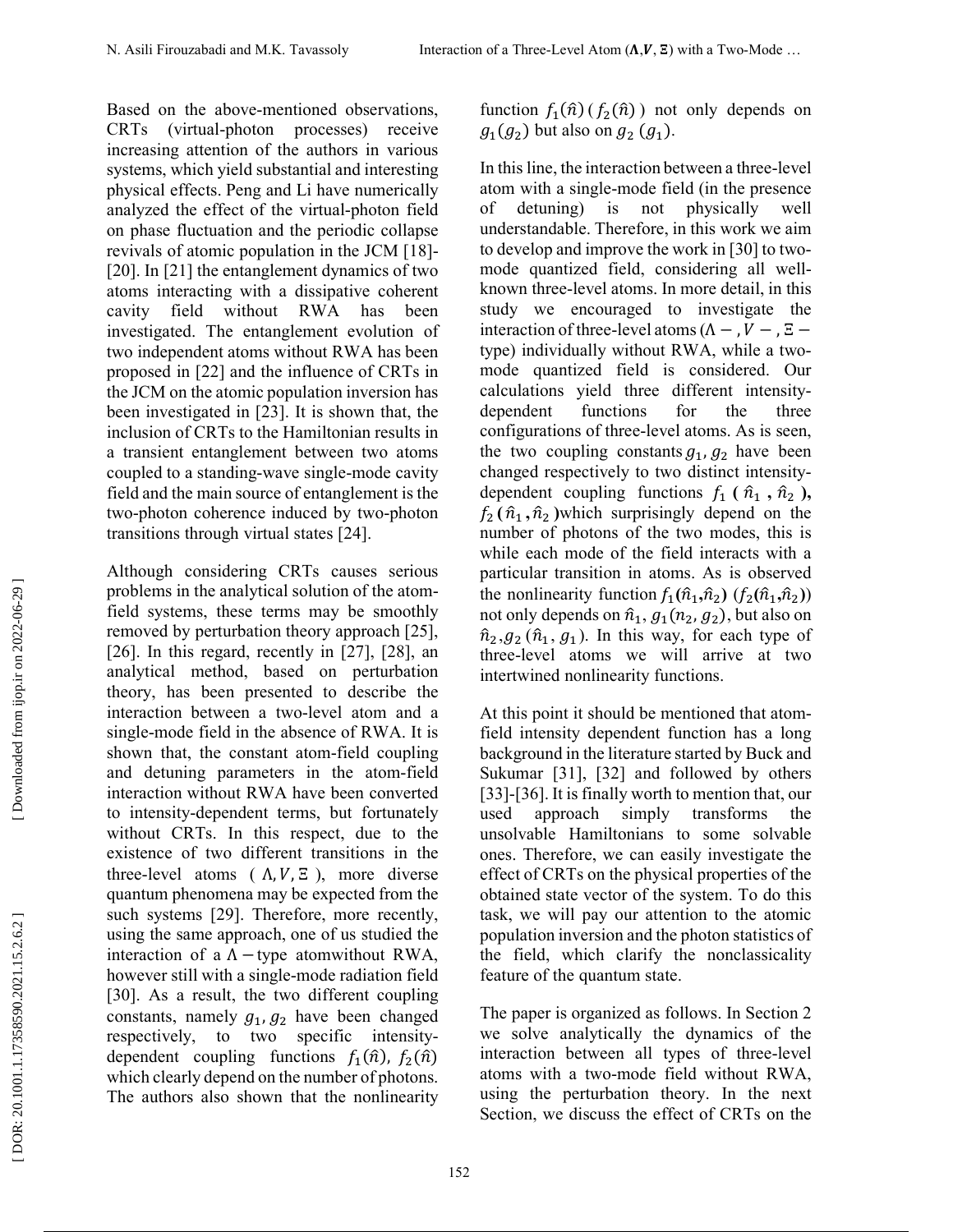dynamics of the atomic population inversion and the Mandel parameter. Finally, in Section 4 we present a summary and concluding remarks.

# **II. THE INTERACTIONS OF THREE - LEVEL ATOMS WITH TWO-MODE FIELDS AND THEIR ANALYTICAL SOLUTIONS**

The purpose of this paper is to solve the dynamics of various configurations of threelevel atoms  $(\Lambda, V, \Xi)$  which distinctly interact with a two-mode quantized field, while the RWA is not considered (or equivalently, CRTs are taken into account). We suppose that the atom-field coupling is so strength that one cannot ignore the CRTs. As a result, at first glance it seems that the associated interaction Hamiltonians cannot be solved analytically. However, in the continuation, via following the perturbation theory approach, analytical solution for the Hamiltonian dynamics of each type of the atoms can be achieved.



Fig. 1. Three-level atomic structure for (a) Λ-type, (b)  $V$ -type and (c)  $E$ -type, with two-mode field.

### **A.** −*Type Three-Level Atom without RWA*

We begin with the  $\Lambda$ -type three-level atom, where its atomic levels are labeled as the ground states  $|2\rangle$ ,  $|3\rangle$  and the excited state  $|1\rangle$ . The transitions between ground states |2 ⟩ and state  $|3\rangle$  are forbidden, while between  $|1\rangle \leftrightarrow$  $|3\rangle$  and  $|1\rangle \leftrightarrow |2\rangle$  are allowed in the dipole approximation (see Fig. 1 (a)). In fact, we introduce a model in which a two-mode quantized radiation field interacts with a Λ-type atom. The Hamiltonian of the system (containing the CRTs) with electric dipole approximation reads as  $(\hbar=1)$ :

$$
\hat{H} = \hat{H}_0 + \hat{H}_1 + \hat{H}_2,\tag{1}
$$

where

$$
\widehat{H}_{0} = \omega_{f} \widehat{a}^{\dagger} \widehat{a} + \omega_{f} \widehat{b}^{\dagger} \widehat{b} + \sum_{j=1,2,3} E_{j} \widehat{\sigma}_{jj}, \qquad (2)
$$

$$
\widehat{H}_1 = g_1 \left( \widehat{a}^\dagger \widehat{\sigma}_{21} + \widehat{a} \widehat{\sigma}_{12} \right) + g_2 \left( \widehat{b}^\dagger \widehat{\sigma}_{31} + \widehat{b} \widehat{\sigma}_{13} \right), \tag{3}
$$

$$
\widehat{H}_2 = g_1 \left( \widehat{a}^\dagger \widehat{\sigma}_{12} + \widehat{a} \widehat{\sigma}_{21} \right) + g_2 \left( \widehat{b}^\dagger \widehat{\sigma}_{13} + \widehat{b} \widehat{\sigma}_{31} \right), \tag{4}
$$

where  $E_j$  is the energy of jth atomic level,  $\hat{\sigma}_{ij} =$  $ij(i,j=1,2,3)$  denotes the atomic ladder operator between levels *i*, *j*,  $\hat{a}$  and  $\hat{a}^{\dagger}$  ( $\hat{b}$ ,  $\hat{b}^{\dagger}$ ) are respectively the bosonic annihilation and creation operators of the field,  $\omega_f$  and  $\omega_{f'}$  are the frequencies of the field modes and  $g_1$ ,  $g_2$  denote the coupling strengths between the field and the two allowed atomic transitions.

Usually in the literature,  $H_2$  which consists of the CRTs is neglected; this approximation is known as the RWA. There exist some reasons for the interests in this approximation, among them, lacking an analytical solution of the Hamiltonians containing the CRTs is remarkable. Moreover, in large coupling strengths, the CRTs are not negligible. Therefore, our purpose of the paper is to arrive an analytical solution to the problem while the CRTs are also maintained. To achieve the purpose, inspired from [27]-[29], we apply the following three unitary transformations on  $\hat{H}$  in  $(1)$ , successively. At first,

$$
\hat{U}_1 = e^{\epsilon_1 (\hat{a}^\dagger \hat{\sigma}_{12} - \hat{a} \hat{\sigma}_{21}) + \epsilon_2 (\hat{b}^\dagger \hat{\sigma}_{13} - \hat{b} \hat{\sigma}_{31})}, \tag{5}
$$

where

$$
\varepsilon_1 = \frac{g_1}{2\tilde{\omega}_{12}}, \quad \tilde{\omega}_{12} = \frac{E_1 - E_2 + \omega_f}{2}, \quad \varepsilon_2 = \frac{g_2}{2\tilde{\omega}_{13}},
$$
  

$$
\tilde{\omega}_{13} = \frac{E_1 - E_3 + \omega_f}{2}, \tag{6}
$$

and then,

$$
\widehat{U}_2 = e^{\beta_1 \left(\hat{\alpha}^2 - \hat{\alpha}^2\right) \hat{\sigma}_z^{12} + \beta_2 \left(\hat{\delta}^2 - \hat{\delta}^2\right) \hat{\sigma}_z^{13}},\tag{7}
$$

where

$$
\beta_1 = \frac{\varepsilon_1 g_1}{2\omega_f}, \quad \beta_2 = \frac{\varepsilon_2 g_2}{2\omega_f},\tag{8}
$$

and finally,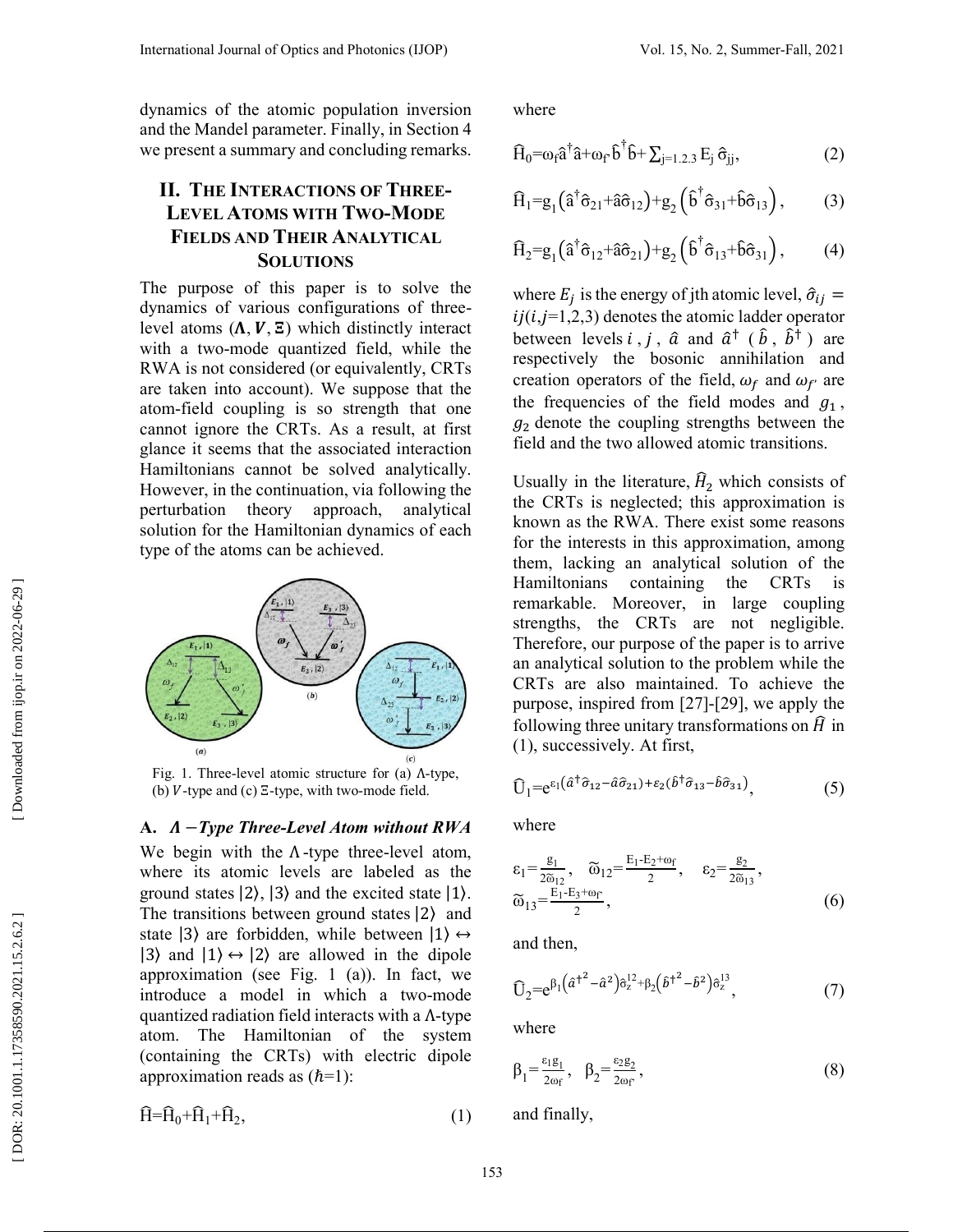$$
\widehat{U}_3 = e^{\gamma_1 \left(\widehat{a}^{\dagger^3} \widehat{\sigma}_{21} - \widehat{a}^3 \widehat{\sigma}_{12}\right) + \gamma_2 \left(\widehat{b}^{\dagger^3} \widehat{\sigma}_{31} - \widehat{b}^3 \widehat{\sigma}_{13}\right)},\tag{9}
$$

where

$$
\gamma_1 = \frac{2\varepsilon_1^2 \widetilde{\omega}_{12} + \varepsilon_2^2 \widetilde{\omega}_{13}}{\omega_f (E_1 - E_2 - 3\omega_f)} g_1, \quad \gamma_2 = \frac{2\varepsilon_2^2 \widetilde{\omega}_{13} + \varepsilon_1^2 \widetilde{\omega}_{12}}{\omega_f (E_1 - E_3 - 3\omega_f)} g_2, \quad (10)
$$

With the help of the mentioned transformations and through a lengthy calculations, we can arrive at the following effective Hamiltonian (  $\hat{n}_1 = \hat{a}^\dagger \hat{a}$  and  $\hat{n}_2 = \hat{b}^\dagger \hat{b}$  are the number operators):<br> $\frac{1}{2}$ 

$$
\hat{H}_{eff} = \hat{U}_{3}^{\dagger} \hat{U}_{2}^{\dagger} \hat{U}_{1}^{\dagger} \hat{H} \hat{U}_{1} \hat{U}_{2} \hat{U}_{3} \approx \hat{H}_{0} + \hat{H}_{1}^{D} \n+ \varepsilon_{1} g_{1} \left[ \left( \hat{n}_{1} + \frac{1}{2} \right) \hat{\sigma}_{z}^{12} + \frac{\hat{\sigma}_{33}}{2} - \frac{1}{2} \right] \n+ \varepsilon_{2} g_{2} \left[ \left( \hat{n}_{2} + \frac{1}{2} \right) \hat{\sigma}_{z}^{13} + \frac{\hat{\sigma}_{22}}{2} - \frac{1}{2} \right],
$$
\n(11)

where  $\hat{H}_1^D$  in (11) is introduced as,

$$
\hat{H}_1^D = \hat{a}g_1 f_1(\hat{n}_1, \hat{n}_2) \hat{\sigma}_{12} + \hat{a}^\dagger \hat{\sigma}_{21} + \hat{b}g_2 f_2(\hat{n}_1, \hat{n}_2) \hat{\sigma}_{13} + g_2 f_2(\hat{n}_1, \hat{n}_2) \hat{b}^\dagger \hat{\sigma}_{31}, \quad (12)
$$

with the following definitions of the nonlinearity functions corresponding to intensity-dependent atom-field couplings,

$$
f_1(\hat{n}_1, \hat{n}_2) = \left(1 - \varepsilon_1^2 \hat{n}_1 - \frac{\varepsilon_2^2}{2} \hat{n}_2\right),
$$
  
\n
$$
f_2(\hat{n}_1, \hat{n}_2) = \left(1 - \varepsilon_2^2 \hat{n}_2 - \frac{\varepsilon_1^2}{2} \hat{n}_1\right).
$$
 (13)

It may be emphasized that in our above calculations, higher orders of the perturbation parameters have been neglected according to the perturbation approach since we supposed that ( $\varepsilon_1$ , $\varepsilon_2$   $\ll$  1). Also, in applying the third transformation, it is assumed that we are far from three-photon transition; this means that  $E_1 - E_2 = 3\omega_f$ ,  $E_1 - E_3 = 3\omega_f$ . In this way, we arrived at an effective Hamiltonian that preserves the total excitation of quanta. This is the main advantage of the approach. By this we mean that, even though we encountered the CRTs in the Hamiltonian (see the initial Hamiltonian in Eqs. (1)-(4), moreover, an analytical solution can be reasonably expectable, just like the case in which we encountered the RWA in the atom-field systems. Also note that, in the effective

Hamiltonian (11), the CRTs have been vanished and in the first-order (of  $\varepsilon_1$  and  $\varepsilon_2$ ), the third and fourth terms appear which describes the quantum shift in the energy of the atom–field system . In addition, it is noticeable that, in the second-order Hamiltonian (of  $\varepsilon_1$  and  $\varepsilon_2$ ), the considered coupling constants  $g_1$  and  $g_2$  have been converted to  $g_1 f_1(\hat{n}_1, \hat{n}_2)$  and  $g_2 f_2(\hat{n}_1, \hat{n}_2)$ , respectively. Therefore, briefly, we showed that considering CRTs (i.e., JCM beyond RWA) our used approach straightforwardly transforms the unsolvable linear (constant atom-field coupling) interaction dynamics to a solvable nonlinear (intensity-dependent) coupling JCM.

### **B.**  $V - and E - Type Three-Level Atoms$ *with Two-Mode Field without RWA*

After presenting the detailed procedure of the interaction between a Λ-type atom with a twomode field, containing the CRTs, in the previous subsection, in this subsection we want to consider the other two types of atoms, shortly. At first, we pay our attention to the  $V$ type three-level atom where its two upper levels is allowed to transit to the lower level, and the transition between the two upper levels is forbidden (see Fig. 1(b)). By this description, the full Hamiltonian of the interacting system (containing the CRTs) in the electric dipoleapproximation reads as  $(h=1)$ :

$$
\widehat{H} = \widehat{H}_0 + \widehat{H}_1 + \widehat{H}_2,\tag{14}
$$

where  $\hat{H}_0$  has been introduced in Eq. (2) and

$$
\widehat{H}_1 = g_1 \left( \widehat{a}^\dagger \widehat{\sigma}_{21} + \widehat{a} \widehat{\sigma}_{12} \right) + g_2 \left( \widehat{b}^\dagger \widehat{\sigma}_{23} + \widehat{b} \widehat{\sigma}_{32} \right), \qquad (15)
$$

$$
\widehat{H}_2 = g_1 \left( \widehat{a}^\dagger \widehat{\sigma}_{12} + \widehat{a} \widehat{\sigma}_{21} \right) + g_2 \left( \widehat{b}^\dagger \widehat{\sigma}_{32} + \widehat{b} \widehat{\sigma}_{23} \right), \qquad (16)
$$

As in the Λ-type atom, however via applying the following three successive unitary transformations,

$$
\widehat{U}_1 = e^{\epsilon_1(\widehat{a}^\dagger \widehat{\sigma}_{12} - \widehat{a}\widehat{\sigma}_{21}) + \epsilon_2(\widehat{b}^\dagger \widehat{\sigma}_{32} - \widehat{b}\widehat{\sigma}_{23})},\tag{17}
$$

$$
\widehat{U}_{2} = e^{\beta_1(\hat{a}^{\dagger^{2}} - \hat{a}^{2})\hat{\sigma}_{z}^{12} + \beta_2(\hat{b}^{\dagger^{2}} - \hat{b}^{2})\hat{\sigma}_{z}^{23}}, \qquad (18)
$$

$$
\widehat{U}_3 = e^{\gamma_1 \left(\widehat{a}^{\dagger^3} \widehat{\sigma}_{21} - \widehat{a}^3 \widehat{\sigma}_{12}\right) + \gamma_2 \left(\widehat{b}^{\dagger^3} \widehat{\sigma}_{23} - \widehat{b}^3 \widehat{\sigma}_{32}\right)},\qquad(19)
$$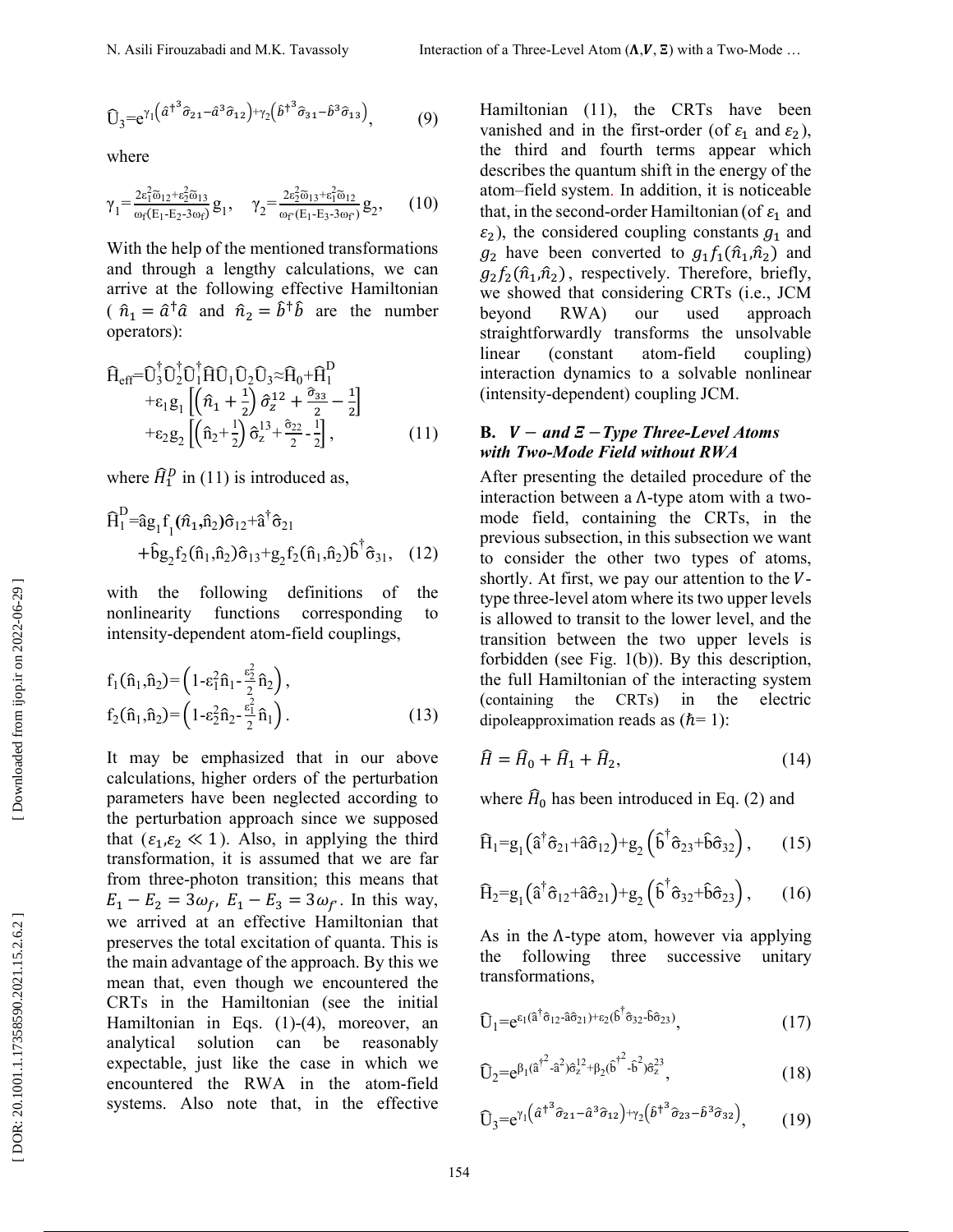on the Hamiltonian (14), the following effective Hamiltonian may be obtained,

$$
\hat{H}_{eff} \approx \hat{H}_0 + \hat{H}_1^D
$$
\n
$$
+ \varepsilon_1 g_1 \left[ \left( \hat{n}_1 + \frac{1}{2} \right) \hat{\sigma}_z^{12} + \frac{\hat{\sigma}_{33}}{2} - \frac{1}{2} \right]
$$
\n
$$
+ \varepsilon_2 g_2 \left[ \left( \hat{n}_2 + \frac{1}{2} \right) \hat{\sigma}_z^{32} + \frac{\hat{\sigma}_{22}}{2} - \frac{1}{2} \right],
$$
\n(20)

with

$$
\hat{H}_1^D = \hat{a}g_1 f_1(\hat{n}_1, \hat{n}_2)\hat{\sigma}_{12} + g_1 f_1(\hat{n}_1, \hat{n}_2)\hat{a}^\dagger \hat{\sigma}_{21} \n+ \hat{b}g_2 f_2(\hat{n}_1, \hat{n}_2)\hat{\sigma}_{32} + g_2 f_2(\hat{n}_1, \hat{n}_2)\hat{b}^\dagger \hat{\sigma}_{23},
$$
\n(21)

where the nonlinearity functions which appear in the field variables describe the fact that, the constant couplings are transformed to intensitydependent couplings as below,

$$
g_{1} \rightarrow g_{1} f_{1}(\hat{n}_{1}.\hat{n}_{2}) = g_{1} \left[ 1 - \varepsilon_{1}^{2} \hat{n}_{1} - \frac{\varepsilon_{2}^{2}}{2} (1 + \hat{n}_{2}) \right],
$$
  
\n
$$
g_{2} \rightarrow g_{2} f_{2}(\hat{n}_{1}.\hat{n}_{2}) = g_{2} \left[ 1 - \varepsilon_{2}^{2} \hat{n}_{2} - \frac{\varepsilon_{1}^{2}}{2} (1 + \hat{n}_{1}) \right],
$$
\n(22)

Also note that the parameters  $\varepsilon_1 =$  $\mathfrak{g}_1$  $\frac{g_1}{2\widetilde{\omega}_{12}}$ ,  $(\widetilde{\omega}_{12} = \frac{E_1 - E_2 + \omega_f}{2})$  $\left(\frac{2+3x}{2}\right)$  and  $\varepsilon_2 =$  $g_2$  $\frac{g_2}{2\tilde{\omega}_{23}}$ ,  $(\tilde{\omega}_{13} = \frac{E_2 - E_3 + \omega_f}{2})$  $(\frac{3}{2})$ ,  $\gamma_1 =$  $2\varepsilon_1^2\widetilde{\omega}_{12}+\varepsilon_2^2\widetilde{\omega}_{23}$  $\frac{2\varepsilon_1^2 \widetilde{\omega}_{12} + \varepsilon_2^2 \widetilde{\omega}_{23}}{\omega_f (E_1 - E_2 - 3\omega_f)} g_1$ ,  $\gamma_2 = \frac{2\varepsilon_2^2 \widetilde{\omega}_{23} + \varepsilon_1^2 \widetilde{\omega}_{12}}{\omega_f (E_2 - E_3 - 3\omega_f)}$  $\frac{Ze_2\omega_{23}+e_1\omega_{12}}{\omega_{f'}(E_2-E_3-3\omega_{f'})}g_2$ , and the parameters  $\beta_1$ ,  $\beta_2$  have been defined respectively in (8).

Now we want to repeat the procedure for a typical three-level atom in ladder (cascade) configuration as shown in Fig. 1(c). The permissible transitions are from the upper level |1⟩ to the intermediate level |2⟩as well as from level |2 ⟩ to the ground level |3 ⟩ . The Hamiltonian describing the interaction of ladder type atom with a two-mode field can be written as below, wherein we have kept the CRTs, too,

$$
\widehat{H} = \widehat{H}_0 + \widehat{H}_1 + \widehat{H}_2,\tag{23}
$$

where  $H_0$  has been introduced in Eq. (2) and

$$
\widehat{H}_1 = g_1 \left( \widehat{a}^\dagger \widehat{\sigma}_{12} + \widehat{a} \widehat{\sigma}_{21} \right) + g_2 \left( \widehat{b}^\dagger \widehat{\sigma}_{32} + \widehat{\sigma}_{23} \right), \tag{24}
$$

$$
\widehat{\mathbf{H}}_2 = \mathbf{g}_1 \left( \widehat{\mathbf{a}}^\dagger \widehat{\mathbf{\sigma}}_{21} + \widehat{\mathbf{a}} \widehat{\mathbf{\sigma}}_{12} \right) + \mathbf{g}_2 \left( \widehat{\mathbf{b}}^\dagger \widehat{\mathbf{\sigma}}_{23} + \widehat{\mathbf{b}} \widehat{\mathbf{\sigma}}_{32} \right), \qquad (25)
$$

In this case also we apply three successive unitary transformations defined as below,

$$
\hat{U}_1 = e^{\epsilon_1(\hat{a}^\dagger \hat{\sigma}_{12} - \hat{a}\hat{\sigma}_{21}) + \epsilon_2(\hat{b}^\dagger \hat{\sigma}_{23} - \hat{b}\hat{\sigma}_{32})}, \tag{26}
$$

$$
\mathbf{0}_{2} = e^{\beta_{1} \left(\hat{a}^{\dagger^{2}} - \hat{a}^{2}\right) \hat{\sigma}_{z}^{12} + \beta_{2} \left(\hat{b}^{\dagger^{2}} - \hat{b}^{2}\right) \hat{\sigma}_{z}^{13}}, \tag{27}
$$

$$
\widehat{U}_3 = e^{\gamma_1 \left(\widehat{a}^{\dagger^3} \widehat{\sigma}_{12} - \widehat{a}^3 \widehat{\sigma}_{21}\right) + \gamma_2 \left(\widehat{b}^{\dagger^3} \widehat{\sigma}_{23} - \widehat{b}^3 \widehat{\sigma}_{32}\right)},\tag{28}
$$

which arrives one at the nonlinear (intensitydependent) atom-field couplings in the dynamical Hamiltonian as below:

$$
\hat{H}_{eff} \approx \hat{H}_0 + \hat{H}_1^D
$$
\n
$$
+ \varepsilon_1 g_1 \left[ \left( \hat{n}_1 + \frac{1}{2} \right) \hat{\sigma}_z^{12} + \frac{\hat{\sigma}_{33}}{2} - \frac{1}{2} \right]
$$
\n
$$
+ \varepsilon_2 g_2 \left[ \left( \hat{n}_2 + \frac{1}{2} \right) \hat{\sigma}_z^{23} + \frac{\hat{\sigma}_{11}}{2} - \frac{1}{2} \right],
$$
\n(29)

with the definition.

$$
\hat{H}_1^D = \hat{a}g_1 f_1(\hat{n}_1, \hat{n}_2) \hat{\sigma}_{12} + g_1 f_1(\hat{n}_1, \hat{n}_2) \hat{a}^\dagger \hat{\sigma}_{21} \n+ \hat{b}g_2 f_2(\hat{n}_1, \hat{n}_2) \hat{\sigma}_{23} + g_2 f_2(\hat{n}_1, \hat{n}_2) \hat{b}^\dagger \hat{\sigma}_{32},
$$
\n(30)

where the appeared nonlinearity functions are such that, in this Eq. the constant couplings in the initial Hamiltonian (3), (4) have been replaced by some intensity-dependent coupling functions as is explained in below,

$$
g_1 \rightarrow g_1 f_1(\hat{n}_1, \hat{n}_2) = g_1 \left[ 1 - \varepsilon_1^2 \hat{n}_1 - \frac{\varepsilon_2^2}{2} \hat{n}_2 \right],
$$
  
\n
$$
g_2 \rightarrow g_2 f_2(\hat{n}_1, \hat{n}_2) = g_2 \left[ 1 - \frac{\varepsilon_1^2}{2} (1 + \hat{n}_1) - \varepsilon_2^2 \hat{n}_2 \right],
$$
 (31)

Note that the parameters  $\varepsilon_1(\varepsilon_2)$ ,  $\beta_1(\beta_2)$  and  $\gamma_1(\gamma_2)$  have been defined in description of V atom.

Note that in this subsection we only presented our calculations that led us to finding the nonlinearity functions associated with the  $V$ and  $\Xi$  – type atoms. Our further calculations for arriving at the state vector of the system and also evaluating the atomic population inversion and photon statistics may be seen in the Appendix of the paper.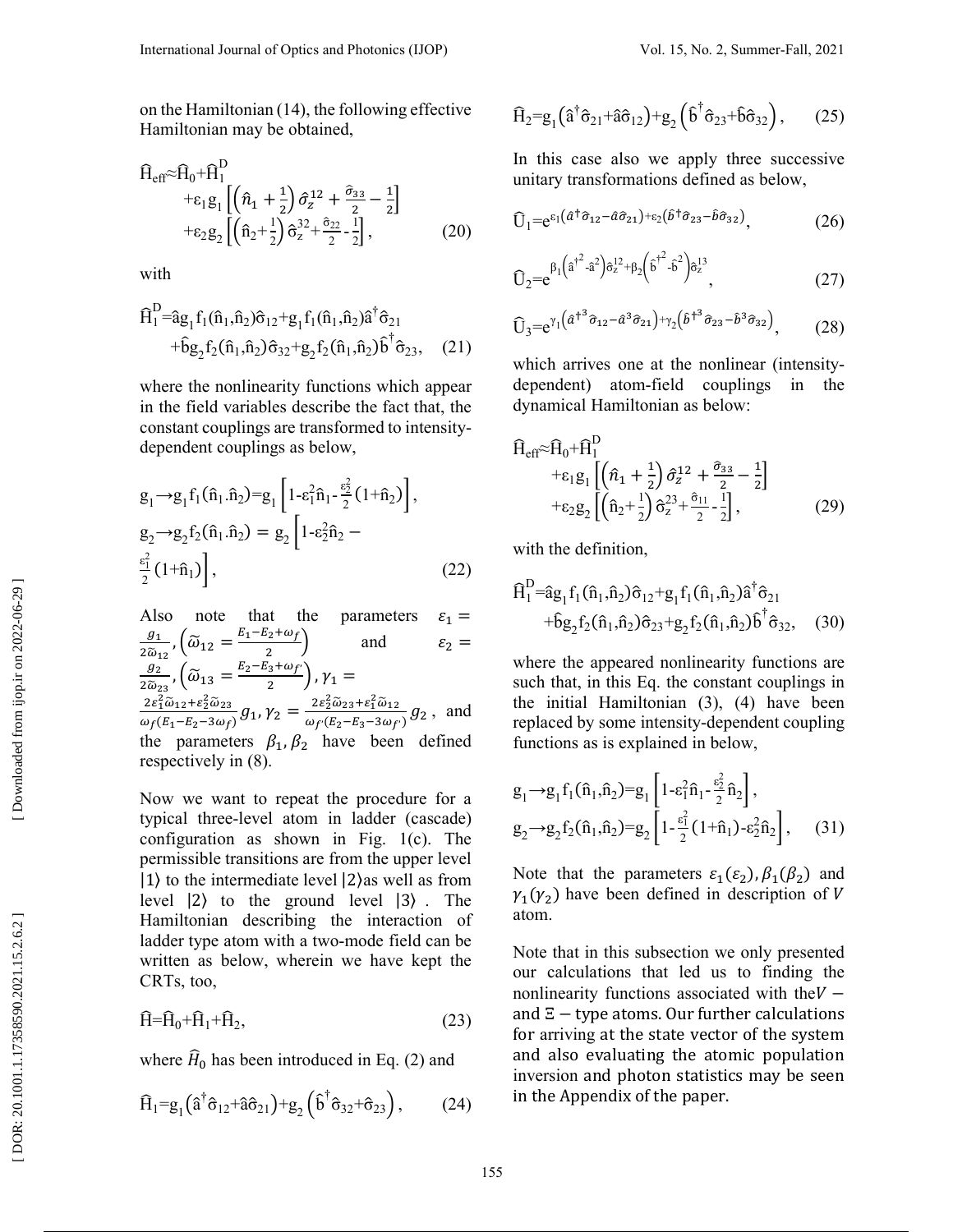### **C.** *The Eigenvalues of the Hamiltonians Based on Perturbation Theory*

In this section, via working with the final form of the obtained Hamiltonians in the previous section, the eigenvalues and eigenstates of the atom-field system will be obtained. We begin with the Λ-type atom, meanwhile, instead of addressing the Hamiltonian (11), it is more favorable to rewrite it as follows:

$$
\hat{H}_{eff} = \omega_f \hat{n}_1 + \omega_f \hat{n}_2 + \frac{1}{3} \omega_f \hat{\sigma}_z^{12} + \frac{1}{3} \omega_f \hat{\sigma}_z^{13} \n+ \frac{(2\Delta_{12} - \Delta_{13})}{3} \hat{\sigma}_z^{12} + \frac{(2\Delta_{13} - \Delta_{12})}{3} \hat{\sigma}_z^{13} \n+ \frac{1}{3} (E_1 + E_2 + E_3) (\hat{\sigma}_{11} + \hat{\sigma}_{22} + \hat{\sigma}_{33}) \n+ \epsilon_1 g_1 (\hat{n}_1 \hat{\sigma}_z^{12} - \hat{\sigma}_{22}) + \epsilon_2 g_2 (\hat{n}_2 \hat{\sigma}_z^{13} - \hat{\sigma}_{33}) \n+ \hat{a} g_1 f_1 (\hat{n}_1, \hat{n}_2) \hat{\sigma}_{12} + g_1 f_1 (\hat{n}_1, \hat{n}_2) \hat{a}^\dagger \hat{\sigma}_{12} \n+ \hat{b} g_2 f_2 (\hat{n}_1, \hat{n}_2) \hat{\sigma}_{13} + g_2 f_2 (\hat{n}_1, \hat{n}_2) \hat{b}^\dagger \hat{\sigma}_{31}, \quad (32)
$$

where the detuning parameters are defined as,

$$
\Delta_{12} = E_1 - E_2 - \omega_f, \qquad \Delta_{13} = E_1 - E_3 - \omega_f \qquad (33)
$$

and with the help of the following relations:

$$
\begin{aligned}\n\widehat{N} &= \omega_f \widehat{n}_1 + \omega_f \,\widehat{n}_2 + \frac{1}{3} \omega_f \widehat{\sigma}_z^{12} + \frac{1}{3} \omega_f \,\widehat{\sigma}_z^{13}, \\
\widehat{\sigma}_z^{12} &= \widehat{\sigma}_{11} - \widehat{\sigma}_{22}, \qquad \widehat{\sigma}_z^{13} = \widehat{\sigma}_{11} - \widehat{\sigma}_{33}.\n\end{aligned} \tag{34}
$$

Based on the fact that  $[\hat{N}, \hat{H}_{eff}] = 0$ , which leads one to the realization that  $\tilde{N}$  is a constant of motion, we can straightforwardly solve the eigenvalue equation associated with the Hamiltonian (29) for a constant quanta N. We consider the eigenvalue equation of effective Hamiltonian as follows:

$$
\widehat{H}_{eff} |\phi_L\rangle_{eff} = \mu_L |\phi_L\rangle_{eff}, \quad L = 1, 2, 3,
$$
\n(35)

Hence, for a fixed number of quanta  $N = n +$ 1 , and in the unpaired atom-field states,  $|1,n_1,n_2\rangle \equiv |1\rangle \otimes |n_1,n_2\rangle, |2,n_1+1,n_2\rangle \equiv$  $|2\rangle \otimes |n_1 + 1, n_2\rangle, |3, n_1, n_2 + 1\rangle \equiv |3\rangle \otimes$  $|n_1, n_2 + 1\rangle$ , the eigenvalues can be estimated from the following matrix relation:

$$
\begin{vmatrix} h_1 + h_2 + D_1 + D_2 - \mu_L \sqrt{n_1 + 1} f_1(n_1 + 1, n_2) \sqrt{n_2 + 1} f_2(n_1, n_2 + 1) \\ \sqrt{n_1 + 1} f_1(n_1 + 1, n_2) & h_2 - D_1 - \mu_L & 0 \\ \sqrt{n_2 + 1} f_2(n_1, n_2 + 1) & 0 & h_3 - D_2 - \mu_L \end{vmatrix} = 0,
$$

Here we have defined:  $\frac{1}{2}$ 

$$
h_1 = \omega_f \left(n_1 + \frac{1}{3}\right) + \omega_f \left(n_2 + \frac{1}{3}\right) g_1 h - \varepsilon_2 g_2,
$$
  
\n
$$
h_2 = \omega_f \left(n_1 + \frac{1}{3}\right) + \omega_f \left(n_2 + \frac{1}{3}\right) - \varepsilon_1 g_1 h + \frac{(\Delta_{13} - \Delta_{12})}{3},
$$
  
\n
$$
h_3 = \omega_f \left(n_1 + \frac{1}{3}\right) + \omega_f \left(n_2 + \frac{1}{3}\right) - \varepsilon_2 g_2 h + \frac{(\Delta_{12} - \Delta_{13})}{3},
$$
  
\n
$$
D_1 = \frac{\Delta_{12}}{3} + \varepsilon_1 g_1 (n_1 + 1),
$$
  
\n
$$
D_2 = \frac{\Delta_{13}}{3} + \varepsilon_2 g_1 (n_2 + 1).
$$
  
\n(37)

Using some algebraic calculations, the above equation can be reduced to the following cubic equation,

$$
\mu_L^3 + x_1 \mu_L^2 + x_2 \mu_L + x_3 = 0, \qquad L = 1, 2, 3,
$$
 (38)

where  $\mu_L$  is the eigenvalue that corresponds to Lth eigenvector of  $\hat{H}_{eff}$  and

$$
x_1 = -(h_1 + h_2 + h_3),
$$
  
\n
$$
x_2 = -(n_1 + 1) f_1^2(n_1 + 1, n_2)
$$
  
\n
$$
-(n_2 + 1) f_2^2(n_1, n_2 + 1) + h_1 h_2
$$
  
\n
$$
+ h_1 h_3 + h_2 h_3 + (h_2 - h_1) D_1
$$
  
\n
$$
+(h_3 - h_1) D_2 - D_1 D_2 - D_1^2 - D_2^2,
$$
  
\n
$$
x_3 = (n_1 + 1) f_1^2(n_1 + 1, n_2) h_3
$$
  
\n
$$
+(n_2 + 1) f_2^2(n_1, n_2 + 1) h_2
$$
  
\n
$$
- h_1 h_2 h_3 + h_1 h_3 D_1 - h_2 h_3 D_1
$$
  
\n
$$
+ h_1 h_2 D_2 - h_2 h_3 D_2 + h_3 D_1^2
$$
  
\n
$$
+ h_2 D_2^2 - D_2 D_1^2 - D_1 D_2^2
$$
  
\n
$$
+ (h_2 + h_3 - h_1) D_1 D_2
$$
  
\n
$$
-(n_1 + 1) f_1^2(n_1 + 1, n_2) D_2
$$

To solve the cubic algebraic equation, we used the Cardano formula [37], according to which the eigenvalues of  $\hat{H}_{eff}$  are given by:

. (39)

 $-(n_2+1)f_2^2(n_1, n_2+1)$ 

$$
\mu_{L}(n) = -\frac{1}{3}x_{1} + \frac{2}{3}\sqrt{x_{1}^{2}-3x_{2}}
$$
  
\n
$$
\cos\left[\theta(n) + \frac{2}{3}(L-1)\pi\right],
$$
\n(40)

$$
\theta(n) = \frac{1}{3}\cos^{-1}\left(\frac{9x_1x_2-2x_1^3-27x_3}{2(x_1^2-3x_2)^{\frac{3}{2}}}\right).
$$
 (41)

(36)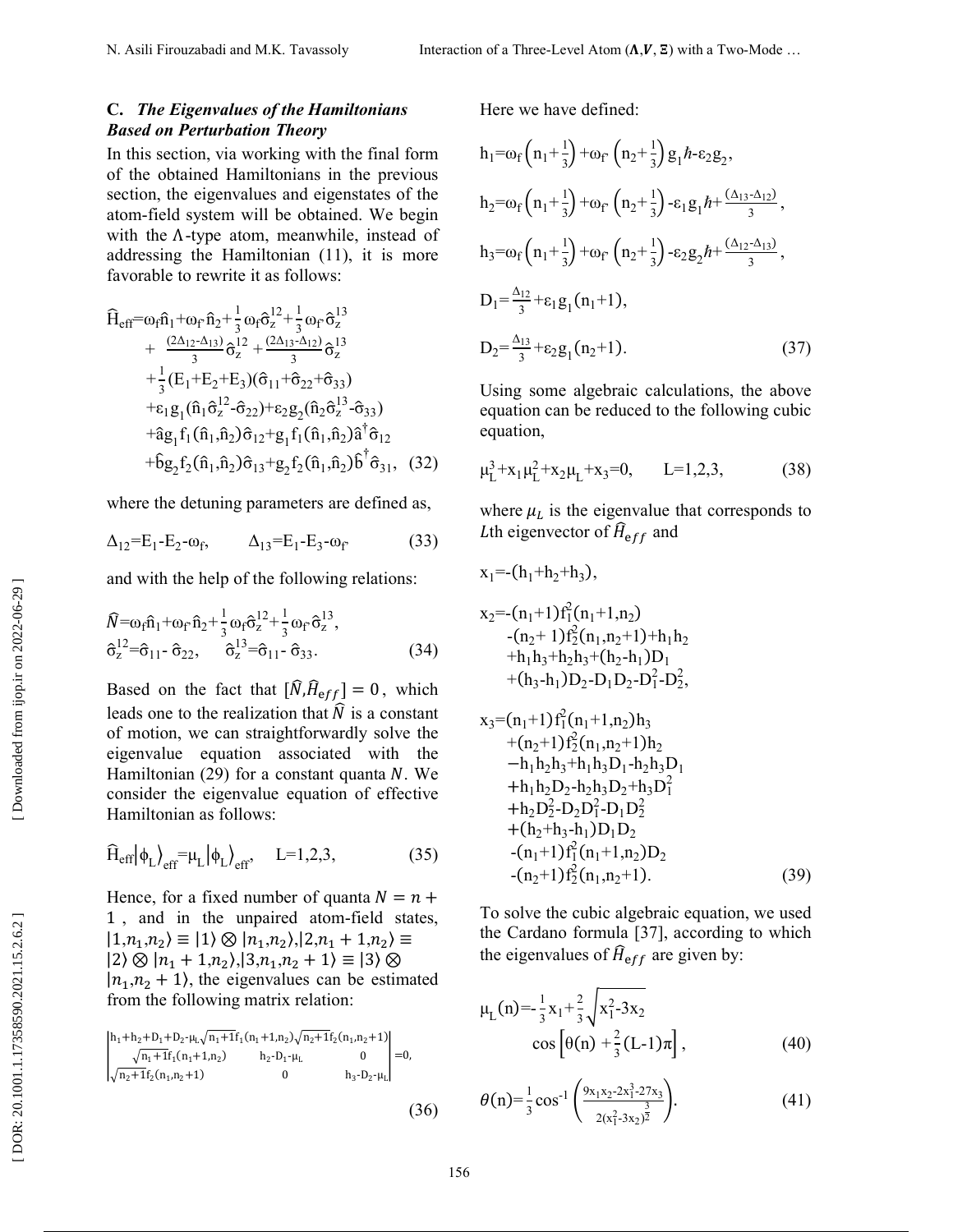Also for the corresponding eigenvectors one finds:

$$
|\phi_{l}\rangle_{\text{eff}} = a_{l}(n,m)|1,n_{1},n_{2}\rangle + b_{l}(n,m)|2,n_{1}+1,n_{2}\rangle, + c_{l}(n,m)|3,n_{1},n_{2}+1\rangle, \qquad (42)
$$

Hence the eigenvalue equation (35) can be written in a matrix form as below:

$$
\begin{pmatrix} h_1 + h_2 + D_1 + D_2 \cdot \mu_L & \sqrt{n_1 + 1} f_1(n_1 + 1, n_2) \sqrt{n_2 + 1} f_2(n_1, n_2 + 1) \\ \sqrt{n_1 + 1} f_1(n_1 + 1, n_2) & h_2 \cdot D_1 \cdot \mu_L & 0 \\ \sqrt{n_2 + 1} f_2(n_1, n_2 + 1) & 0 & h_3 \cdot D_2 \cdot \mu_L \end{pmatrix}
$$

$$
\begin{pmatrix} a_1 \\ b_1 \end{pmatrix} = \mu_L \begin{pmatrix} a_1 \\ b_1 \end{pmatrix}, \tag{43}
$$

By combining the above equations and the probability conservation relation:

 $c<sub>l</sub>$ 

 $c<sub>1</sub>$ 

$$
|a_1(n_1,n_2)|^2 + |b_1(n_1,n_2)|^2 + |c_1(n_1,n_2)|^2 = 1,
$$
 (44)

the coefficients in  $(44)$  are obtained as follows:

$$
a_{1}(n_{1},n_{2}) = \left(1 + \frac{(n_{1}+1) f_{1}^{2}(n_{1}+1, n_{2})}{(\mu_{L}(n_{1},n_{2})-h_{2}+D_{1})^{2}} + \frac{(n_{2}+1) f_{2}^{2}(n_{1},n_{2}+1)}{(\mu_{L}(n_{1},n_{2})-h_{3}+D_{2})^{2}}\right)^{\frac{1}{2}},
$$
  
\n
$$
b_{1}(n_{1},n_{2}) = \frac{\sqrt{n_{1}+1} f_{1}(n_{1}+1, n_{2})}{\mu_{L}(n_{1},n_{2})-h_{2}+D_{1}} a_{1}(n_{1},n_{2}),
$$
  
\n
$$
c_{1}(n_{1}.n_{2}) = \frac{\sqrt{n_{1}+1} f_{2}(n_{1},n_{2}+1)}{\mu_{L}(n_{1}.n_{2})-h_{3}+D_{2}} a_{1}(n_{1},n_{2}),
$$
\n(45)

Now we consider the eigenvalue equation for  $\widehat{H}$ , which is defined by Eq. (1) in the form:

$$
\widehat{H}|\phi_L\rangle_d = \mu_L|\phi_L\rangle_d, \qquad L=1,2,3,\tag{46}
$$

Keeping in mind the fundamentals of perturbation theory, it seems reasonable that the eigenvalues  $\mu_l$  are approximated to the eigenvalues  $\mu_L$ . Also, according to the transformations which are applied in the previous section, the following relationship is established between the eigenvectors of  $\hat{H}$  and  $\widehat{H}_{\text eff}$ :

$$
\begin{aligned} \left|\phi_L\right\rangle_d=&U_1^\dagger U_2^\dagger U_3^\dagger \left|\phi_L\right\rangle_{\text{eff}} \approx a_l(n_1,n_2) |1,n_1,n_2\rangle\\&+b_l(n_1,n_2) |2,n_1+1,n_2\rangle\\&+c_l(n_1,n_2) |3,n_1,n_2+1\rangle \end{aligned}
$$

$$
- \varepsilon_1 \sqrt{n_1 a_1}(n_1, n_2) | 2, n_1 - 1, n_2 \rangle
$$
  
-  $\sqrt{n_1 + 2} b_1(n_1, n_2) | 1, n_1 + 2, n_2 + 1 \rangle$   
-  $\varepsilon_2 \sqrt{n_2} a_1(n_1, n_2) | 3, n_1 - 1, n_2 \rangle$   
 $\sqrt{n_2 + 2} c_1(n_1, n_2) | 1, n_1 + 1, n_2 + 2 \rangle,$  (47)

### **D.** *The State Vector of the Entire System*

In this subsection, we first assume that the atom is prepared in the state basis |1 ⟩ at the onset of interaction and the field is a bimodal coherent state. So, the initial state of the atom-field system reads as,

$$
|\psi(0)\rangle = \sum_{n_1=0}^{\infty} \sum_{n_2=0}^{\infty} P_{n_1} P_{n_2} | 1, n_1, n_2 \rangle,
$$
  
\n
$$
P_{n_1} = \frac{e^{\frac{-|\alpha|^2}{2}} \alpha^{n_1}}{\sqrt{n_1!}}, \quad i=n_1, n_2
$$
\n(48)

where  $|\alpha|^2$  is the average number of photons in the field at  $t = 0$ . One can easily obtain the atom-field state vector of the system at time  $t$ by applying the time evolution operator onto the assumed initial state:

$$
|\psi(t)\rangle = e^{-\frac{i}{\hbar}\hat{H}t} |\psi(0)\rangle = \sum_{n_1=0}^{\infty} \sum_{n_2=0}^{\infty} \sum_{l=1}^{3} e^{-\frac{i\mu_l (n_1, n_2)t}{\hbar}} \lambda_l(n_1, n_2) |\phi_1\rangle, \quad (49)
$$

$$
\lambda_1(n_1, n_2) = \langle \phi_L | \psi(0) \rangle = a_1(n_1, n_2) P_{n_1} P_{n_2}
$$
  
- $\varepsilon_1 b_1(n_1, n_2) \sqrt{n_1 + 2} P_{n_1 + 2} P_{n_2 + 1}$   
- $\varepsilon_2 c_1(n_1, n_2) \sqrt{n_2 + 2} P_{n_1 + 1} P_{n_2 + 2},$  (50)

the state vector at any time, up to the first-order approximation may be obtained in the following form:

$$
|\psi(t)\rangle = \sum_{n_1=0}^{\infty} \sum_{n_2=0}^{\infty} (A_{n_1,n_2}(t)|1,n_1,n_2\rangle + B_{n_1+1,n_2}(t)|2,n_1+1,n_2\rangle + C_{n_1,n_2+1}(t)|3,n_1,n_2+1\rangle, \tag{51}
$$

where the probability amplitudes  $A_{n_1,n_2}(t), B_{n_1+1,n_2}(t)$  and  $C_{n_1,n_2+1}(t)$  in Eq. (51) have been determined by the following relations:

$$
A_{n_1,n_2}(t) = \sum_{l=1}^{3} e^{-i\mu_L(n_1,n_2)t} (a_l(n_1,n_2)^2 P_{n_1} P_{n_2}
$$
  
\n
$$
- \varepsilon_1 b_l(n_1,n_2) a_l(n_1,n_2) \sqrt{n_1 + 2} P_{n_1+2} P_{n_2}
$$
  
\n
$$
- \varepsilon_2 a_l(n_1,n_2) c_l(n_1,n_2) \sqrt{n_2 + 2} P_{n_1} P_{n_2+2}
$$
  
\n
$$
- e^{-i\mu_L(n_1-2,n_2)t} \varepsilon_1 b_l(n_1-2,n_2) a_l(n_1-2,n_2) \sqrt{n_1} P_{n_1-2} P_{n_2}
$$
  
\n
$$
+ e^{-i\mu_L(n_1,n_2-2)t} P_{n_1} P_{n_2-2},
$$
 (52)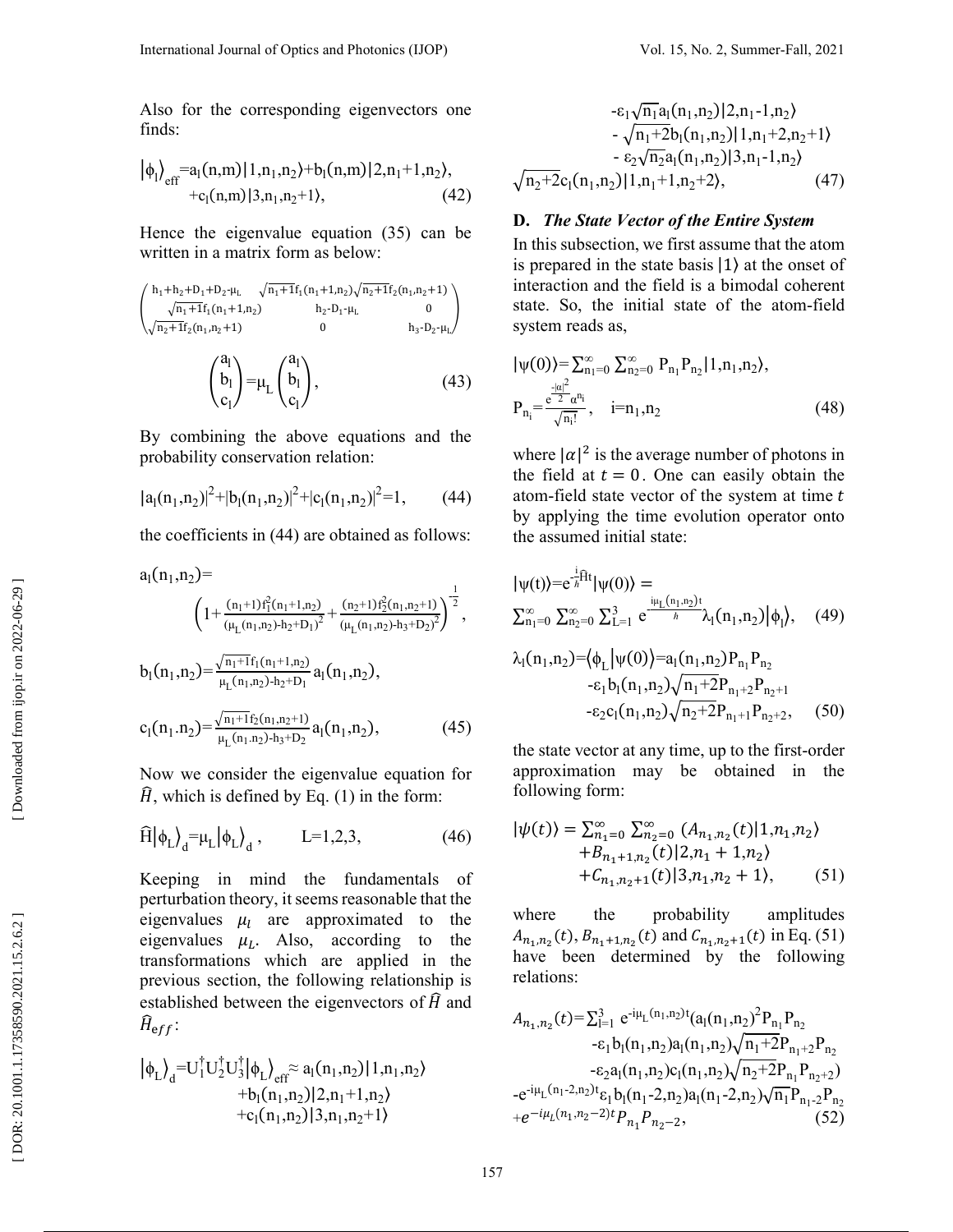$$
B_{n_1+1,n_2}(t) = \sum_{l=1}^{3} e^{-i\mu_L(n_1,n_2)t} (a_1(n_1,n_2)b_1(n_1,n_2)P_{n_1}P_{n_2}
$$
  
\n
$$
- \varepsilon_1 b_1(n_1,n_2)^2 \sqrt{n_1+2}P_{n_1+2}P_{n_2}
$$
  
\n
$$
- \varepsilon_2 b_1(n_1,n_2)c_1(n_1,n_2) \sqrt{n_2+2}P_{n_1}P_{n_2+2}
$$
  
\n
$$
+ e^{-i\mu_L(n_1+2,n_2)t} \varepsilon_1 a_1(n_1-2,n_2)^2 \sqrt{n_1+2}P_{n_1+2}P_{n_2}
$$
  
\n
$$
- e^{-i\mu_L(n_1,n_2+2)t} \varepsilon_2 \sqrt{n_2+2} a_1(n_1,n_2-2)^2 P_{n_1}P_{n_2+2},
$$
 (53)

$$
C_{n_1,n_2+1}(t) =
$$
  
\n
$$
\sum_{l=1}^{3} e^{-i\mu_L(n_1,n_2)t} (a_l(n_1,n_2)c_l(n_1,n_2)P_{n_1}P_{n_2}
$$
  
\n
$$
-\varepsilon_1 b_l(n_1,n_2)c_l(n_1,n_2)\sqrt{n_1+2}P_{n_1+2}P_{n_2}
$$
  
\n
$$
-\varepsilon_2 c_l(n_1,n_2)^2\sqrt{n_2+2}P_{n_1}P_{n_2+2}
$$
  
\n
$$
+e^{-i\mu_L(n_1+2,n_2)t}\varepsilon_1 a_l(n_1 -2,n_2)^2\sqrt{n_1+2}P_{n_1+2}P_{n_2}
$$
  
\n
$$
-e^{-i\mu_L(n_1,n_2+2)t}\varepsilon_2\sqrt{n_2+2}a_l(n_1,n_2 -2)^2P_{n_1}P_{n_2+2},
$$
 (54)

It should be noted that due the used approximations in the solving processes, normalization of the state vector should be corrected. In order to be certain about this fact, we rewrite the system state as:

$$
|\psi(t)\rangle_{norm} = N(t)|\psi(t)\rangle, \tag{55}
$$

where

$$
N(t)=\langle \psi(t) | \psi(t) \rangle^{\frac{1}{2}} \\
= \left( \frac{\sum_{n_1=0}^{\infty} \sum_{n_2=0}^{\infty} (|A_{n_1,n_2}(t)|^2 + \psi(t))^2}{|B_{n_1+1,n_2}(t)|^2 + |C_{n_1,n_2+1}(t)|^2} \right)^{\frac{1}{2}}.
$$
 (56)

# **III. NONCLASSICAL PROPERTIES OF THE SYSTEM AND THE EFFECTS OF CRT S**

Searching for nonclassical properties of the atom-field interactions is of enough interest [38]-[40]. In this section we use a few nonclassical features including the population inversion of atomic levels and photon statistics of the quantized field, with and without RWA. For this purpose, we plot the latter quantities in terms of rescaled time for constant amounts of  $\Delta_{12}$  $\omega_f$  $= 0.2, \frac{\Delta_{13}}{\omega_{\rm s}}$  $\frac{\Delta_{13}}{\omega_f}$  = 0.28 and  $|\alpha|^2$  = 25. Then, we compare the results from the plotted figures to investigate the effect of the CRTs on the time

evolution of the dynamical properties of the state of the system.

#### **A.** *Population Inversion of Atoms*

Atomic population inversion concerning the considered atomic systems indicates difference between higher level population(s) with the total population of the lower level(s), i.e.,



Fig. 2. The time evolution of the atomic population inversion versus the scaled time  $\tau = \omega_f t$ . Here, we considered  $\frac{\Delta_{12}}{2}$  $\frac{\Delta_{12}}{\omega_f} = 0.2, \frac{\Delta_{13}}{\omega_{f'}}$  $\frac{\Delta_{13}}{\omega_f} = 0.28, \ |\alpha|^2 = 25 \text{ and}$  $g_1$  $\frac{g_1}{\omega_f} = 0.01, \frac{g_2}{\omega_f}$  $\frac{g_2}{\omega_f}$  = 0.04. The left curves correspond to the presence of RWA ( $\varepsilon_1 = \varepsilon_2 = 0$ ) and the right curves are obtained in the absence of RWA  $(\varepsilon_1 =$  $\overline{1}$  $\frac{1}{55}$ ,  $\varepsilon_2 = \frac{1}{55}$  $\frac{1}{57}$ ). Top plots are related to the  $\Lambda$ , middled plots for the  $V$  and low plots are for the ladder atom.

 $W(t)=N(t)^2$ 

$$
\left(\sum_{n_1=0}^{\infty} \sum_{n_2=0}^{\infty} (|A_{n_1,n_2}(t)|^2 + |B_{n_1+1,n_2}(t)|^2) - |C_{n_1,n_2+1}(t)|^2\right).
$$
 (57)

In Fig. 2 we plotted atomic inversion for the three configurations of atoms with RWA (left plots) and without RWA(right plots) in terms of the scaled time  $\tau = \omega_f t$  for particular chosen parameters. According to our numerical results, it is observed that in the presence RWA (left plots) the nonoscillative collapse regions are replaced by rapidly oscillations with finite amplitudes in the absence of RWA (right plots). In fact, these rapidly oscillations are caused by the effect of entering the intensity-dependent

Downloaded from ijop.ir on 2022-06-29 ]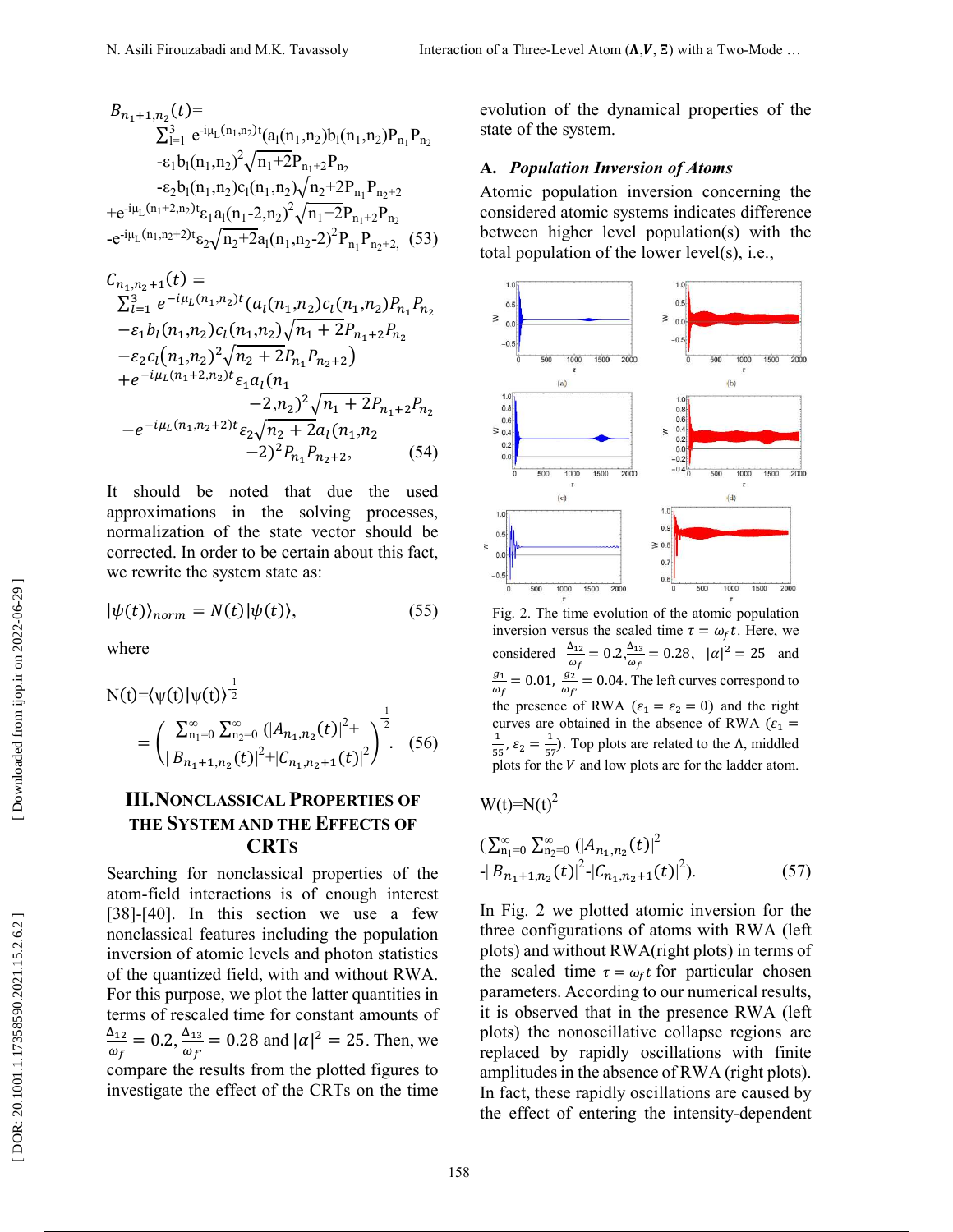coupling, nonlinearity regimes, virtualphoton processes. Accordingly, considering the CRTs, the clear patterns of collapse-revivals with RWA are drastically destroyed.

### **B.** *Photon Statistics of the Fields: Mandel Parameter*

In order to examine the photon statistics of the field during the interaction with each of the three-level atoms, the Mandel parameter which is defined as follows:



chosen parameters similar to Fig. 2.

If for a field state,  $-1 \leq Q < 0$ , the photon statistics are sub-Poissonian (non-classical light), if  $Q = 0$ , the field possesses Poissonian distribution (standard coherent light) and if  $Q > 0$  the field has super-Poissonian distribution (classical light). The temporal evolution of the Mandel parameter in terms of the scaled time is shown in Fig. 3. From the numerical results one finds that, the relaxation regions (collapses) in case with RWA (left plots), have been replaced by the rapidly fluctuations (partial revivals) resulting from the virtual-photon processes of CRTs (right plots) as well as the presence of nonlinearity functions in the atom-field coupling. Briefly, what is clearly observed is that, similar to the case of atomic population inversion, considering the CRTs clearly changes the pattern of collapserevivals phenomena. Also comparing the three configurations of atoms, it is observed that the effects of CRTs is more visible in the  $\Lambda$  –, −type atoms relative to Ξ-type, either in Fig. 2 or Fig. 3.

# **IV. SUMMARY AND CONCLUSION**

In this paper, based on the perturbation theory approach, we considered the quantum interaction between a three-level atom with a two-mode quantized field without considering RWA. We solved analytically the Hamiltonian interaction corresponding to all types of threelevel atoms  $(Λ, V, Ξ)$ . At first, as is shown, the contribution of CRTs in the first-order approximation appears as intensity-dependent displacement in the energy of the atom-field levels and in the second-order two intensitydependent functions appear instead of the coupling constants. By solving the effective Hamiltonian dynamics, we obtained the associated eigenvalues and the eigenstates, and through them, we arrived at the approximate eigenvalues and the eigenstates Hamiltonian of the interaction system. In the continuation of the paper, we investigated the temporal evolution of the two physical quantities associated with the considered systems in the presence and absence of RWA based on the obtained state vector of the atom-field systems. As is observed via the numerical results, the population inversion and Mandel parameter both have collapse and revival patterns. However, while in the presence of RWA (left plots) we observed clear collapse-revival patterns, in the absence of RWA (right plots) one arrived at typical patterns of collapserevival. In fact the presence of CRTs destroys the apparent patterns of collapse-revivals. In general, the observed effects can be attributed to virtual (photons) transitions created by CRTs in the atom-field system Hamiltonian. Altogether, about the nonclassicality signs we observed that in both cases, either with or without CRTs and in all configurations of atoms, the considered systems possess such nonclassicalities clearly. These results are expectable and consistence with the previous observations in this subject [27], [30].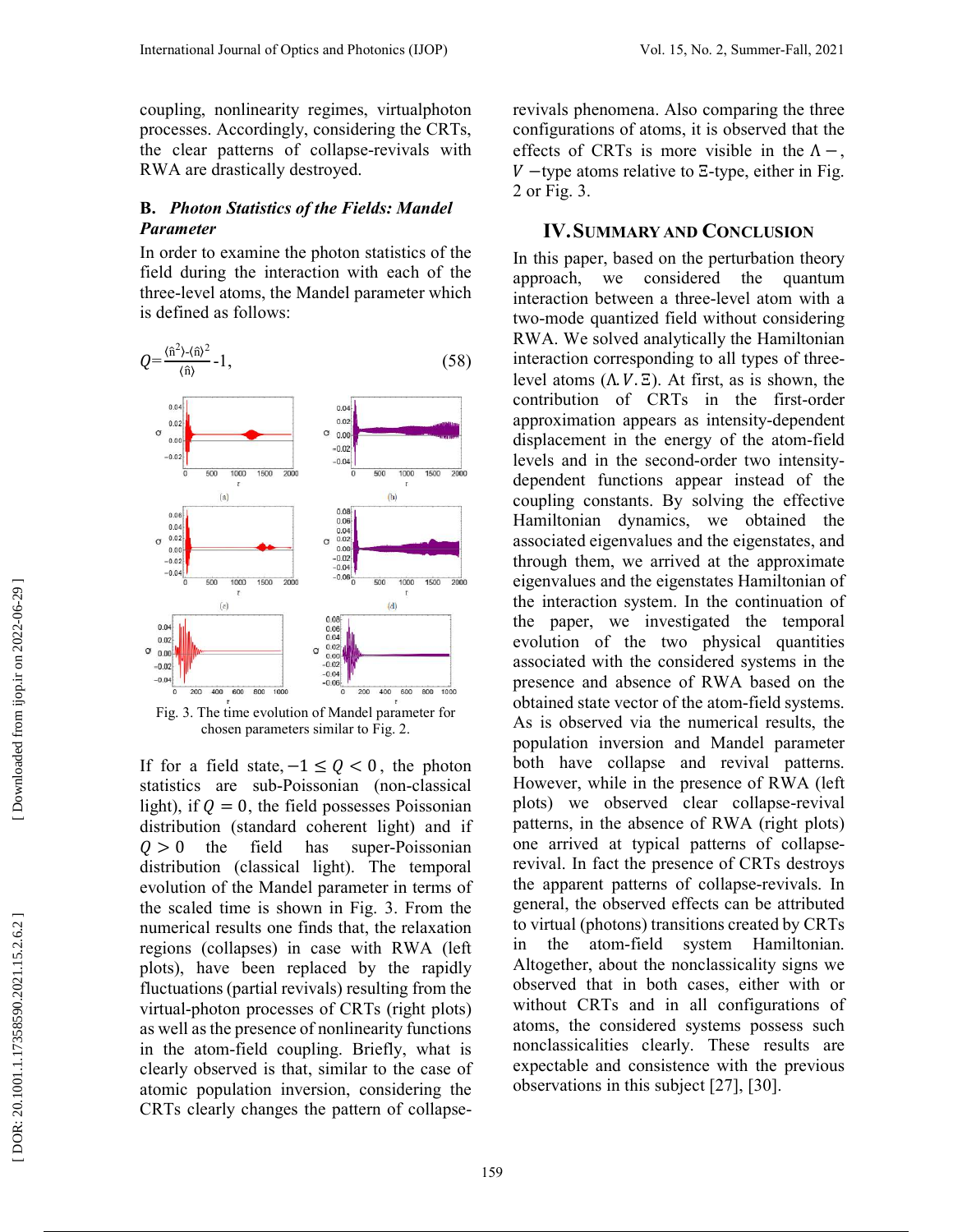### **APPENDIX**

In this appendix, the calculations of the eigenvalues and eigenstates of the atom-field system related to ladder and V atoms are presented. In the following, by obtaining the state vector of the entire system, the calculations related to the non-classical properties of these two types of atoms are also are presented.

First the ladder atoms

$$
\hat{H}_{eff} = \omega_f \hat{n}_1 + \omega_f \hat{n}_2 + \omega_f \hat{\sigma}_z^{12} + \omega_f \hat{\sigma}_z^{23} \n+ \frac{(2\Delta_{12} + \Delta_{23})}{3} \hat{\sigma}_z^{12} + \frac{(2\Delta_{23} + \Delta_{12})}{3} \hat{\sigma}_z^{23} \n+ \frac{1}{3} (E_1 + E_2 + E_3) (\hat{\sigma}_{11} + \hat{\sigma}_{22} + \hat{\sigma}_{33}) \n+ \varepsilon_1 g_1 (\hat{n}_1 \hat{\sigma}_z^{12} - \hat{\sigma}_{22}) + \varepsilon_2 g_2 \n+ \hat{a} g_1 f_1 (\hat{n}_1, \hat{n}_2) \hat{\sigma}_{12} + g_1 f_1 (\hat{n}_1, \hat{n}_2) \hat{a}^\dagger \hat{\sigma}_{21} \n+ \hat{b} g_2 f_2 (\hat{n}_1, \hat{n}_2) \hat{\sigma}_{23} + g_2 f_2 (\hat{n}_1, \hat{n}_2) \hat{b}^\dagger \hat{\sigma}_{32}, \quad (1a)
$$

$$
\Delta_{12} = E_1 - E_2 - \omega_f, \qquad \Delta_{23} = E_2 - E_3 - \omega_f, \n\hat{N}' = \omega_f \hat{n}_1 + \omega_f \hat{n}_2 + \omega_f \hat{\sigma}_z^{12} + \omega_f \hat{\sigma}_z^{23}, \n\hat{\sigma}_z^{12} = \hat{\sigma}_{11} - \hat{\sigma}_{22}, \hat{\sigma}_z^{23} = \hat{\sigma}_{22} - \hat{\sigma}_{33},
$$
\n(2a)

Hence, for a fixed quantum number  $N = n + 1$ , and in unpaired atom-field states,  $|1,n_1,n_2\rangle \equiv$  $|1\rangle \otimes |2,n_1+1,n_2\rangle \equiv |2\rangle \otimes |n_1+$  $1, n_2$ ,  $|3, n_1, n_2 + 1\rangle \equiv |3\rangle \otimes |n_1 + 1, n_2 + 1\rangle$ , the eigenvalues can be estimated from the following matrix relation:

$$
\begin{vmatrix} h_1 - \mu_L & \sqrt{n_1 + 1} f_1(n_1 + 1, n_2) & 0 \\ \sqrt{n_1 + 1} f_1(n_1 + 1, n_2) & h_2 - \mu_L & \sqrt{n_2 + 1} f_2(n_1, n_2 + 1) \\ 0 & \sqrt{n_2 + 1} f_2(n_1, n_2 + 1) & h_3 - \mu_L \end{vmatrix}
$$

$$
= 0, \t\t(3a)
$$

where we have defined:

$$
h_1 = \omega_f \left( n_1 + \frac{1}{2} \right) + \omega_f \left( n_2 + \frac{1}{2} \right) + \varepsilon_1 g_1 n_1 + \frac{(2\Delta_{12} + \Delta_{23})}{3},
$$
  
\n
$$
h_2 = \omega_f \left( n_1 + \frac{1}{2} \right) + \omega_f \left( n_2 + \frac{1}{2} \right) - \varepsilon_1 g_1
$$
  
\n
$$
- \varepsilon_1 g_1 n_1 + \varepsilon_2 g_2 n_2 + \frac{(\Delta_{13} - \Delta_{12})}{3},
$$
  
\n
$$
h_3 = \omega_f \left( n_1 + \frac{1}{2} \right) + \omega_f \left( n_2 + \frac{1}{2} \right)
$$
  
\n
$$
- \varepsilon_2 g_2 - \varepsilon_2 g_2 n_2 - \frac{(\Delta_{12} + 2\Delta_{23})}{3}.
$$
  
\n(4a)

Using some algebraic calculations, the above equation is reduced to the following algebraic cubic equation:

$$
\mu_L^3 + x_1 \mu_L^2 + x_2 \mu_L + x_3, \quad L = 1, 2, 3 \tag{5a}
$$

where  $\mu_L$  is the eigenvalue corresponding to the *Lth* eigenvector of  $H_{\text{eff}}$  and

$$
x_1 = -(h_1 + h_2 + h_3), \tag{6a}
$$

$$
x_2 = -(n_1+1) f_1^2(n_1+1, n_2)
$$
  
- $(n_2+1) f_2^2(n_1, n_2+1)+h_1h_2+h_1h_3+h_2h_3,$ 

$$
x_3=(n_1+1)f_1^2(n_1+1,n_2)h_3+
$$
  
\n
$$
(n_2+1)f_2^2(n_1.n_2+1)h_1-h_1h_2h_3,
$$
  
\n
$$
|\phi_1\rangle_{\text{eff}}=a_1(n_1,n_2)|1,n_1,n_2\rangle+b_1(n_1,n_2)
$$
  
\n
$$
|2,n_1+1,n_2\rangle+c_1(n_1,n_2)|3,n_1+1,n_2+1\rangle,
$$
 (7a)

$$
\begin{pmatrix}\nh_1 - \mu_l \sqrt{n_1 + 1} f_1(n_1 + 1, n_2) & 0 \\
\sqrt{n_1 + 1} f_1(n_1 + 1, n_2) h_2 - \mu_l \sqrt{n_2 + 1} f_2(n_1, n_2 + 1) \\
0 & \sqrt{n_2 + 1} f_2(n_1, n_2 + 1) h_3 - \mu_l\n\end{pmatrix}
$$
\n
$$
\begin{pmatrix}\na_l \\
b_l \\
c_l\n\end{pmatrix} = \mu_L \begin{pmatrix}\na_l \\
b_l \\
c_l\n\end{pmatrix},
$$
\n(8a)

with the following expansion coefficients:  
\n
$$
a_1(n_1,n_2) = \frac{\sqrt{n_1+1}f_1(n_1+1,n_2)}{\mu_L(n_1,n_2)-h_1} b_1(n_1,n_2),
$$

$$
b_{1}(n_{1},n_{2}) = \left(1 + \frac{(n_{1}+1) f_{1}^{2}(n_{1}+1,n_{2})}{(\mu_{L}(n_{1},n_{2})-h_{1})^{2}} + \frac{(n_{2}+1) f_{2}^{2}(n_{1},n_{2}+1)}{(\mu_{L}(n_{1},n_{2})-h_{3})^{2}}\right)^{\frac{1}{2}},
$$
  

$$
c_{1}(n_{1},n_{2}) = \frac{\sqrt{n_{2}+1} f_{2}(n_{1},n_{2}+1)}{\mu_{L}(n_{1},n_{2})-h_{3}} b_{1}(n_{1},n_{2}),
$$
 (9a)

Now, we consider the eigenvalue equation for  $\hat{H}$ , which is defined by Eq. (23) in the form:<br> $\hat{H}|\phi_x\rangle=u_x|\phi_x\rangle$ , L=1,2,3 (10

$$
\widehat{H}|\phi_L\rangle = \mu_L|\phi_L\rangle, \qquad L=1,2,3 \tag{10a}
$$

$$
\left|\phi_{\mathcal{L}}\right\rangle = U_{1}^{\dagger}U_{2}^{\dagger}U_{3}^{\dagger}\left|\phi_{\mathcal{L}}\right\rangle_{\text{eff}},\tag{11a}
$$

$$
|\phi_L\rangle \approx 1 - \varepsilon_1 (\hat{a}^\dagger \hat{\sigma}_{12} - \hat{a} \hat{\sigma}_{21})
$$
  
\n
$$
- \varepsilon_2 (\hat{b}^\dagger \hat{\sigma}_{23} - \hat{b} \hat{\sigma}_{32}) |\phi_1\rangle_{eff} =
$$
  
\n
$$
a_1(n_1, n_2) | 1, n_1, n_2\rangle + b_1(n_1, n_2) | 2, n_1 + 1, n_2\rangle
$$
  
\n
$$
+ c_1(n_1, n_2) | 3, n_1 + 1, n_2 + 1\rangle
$$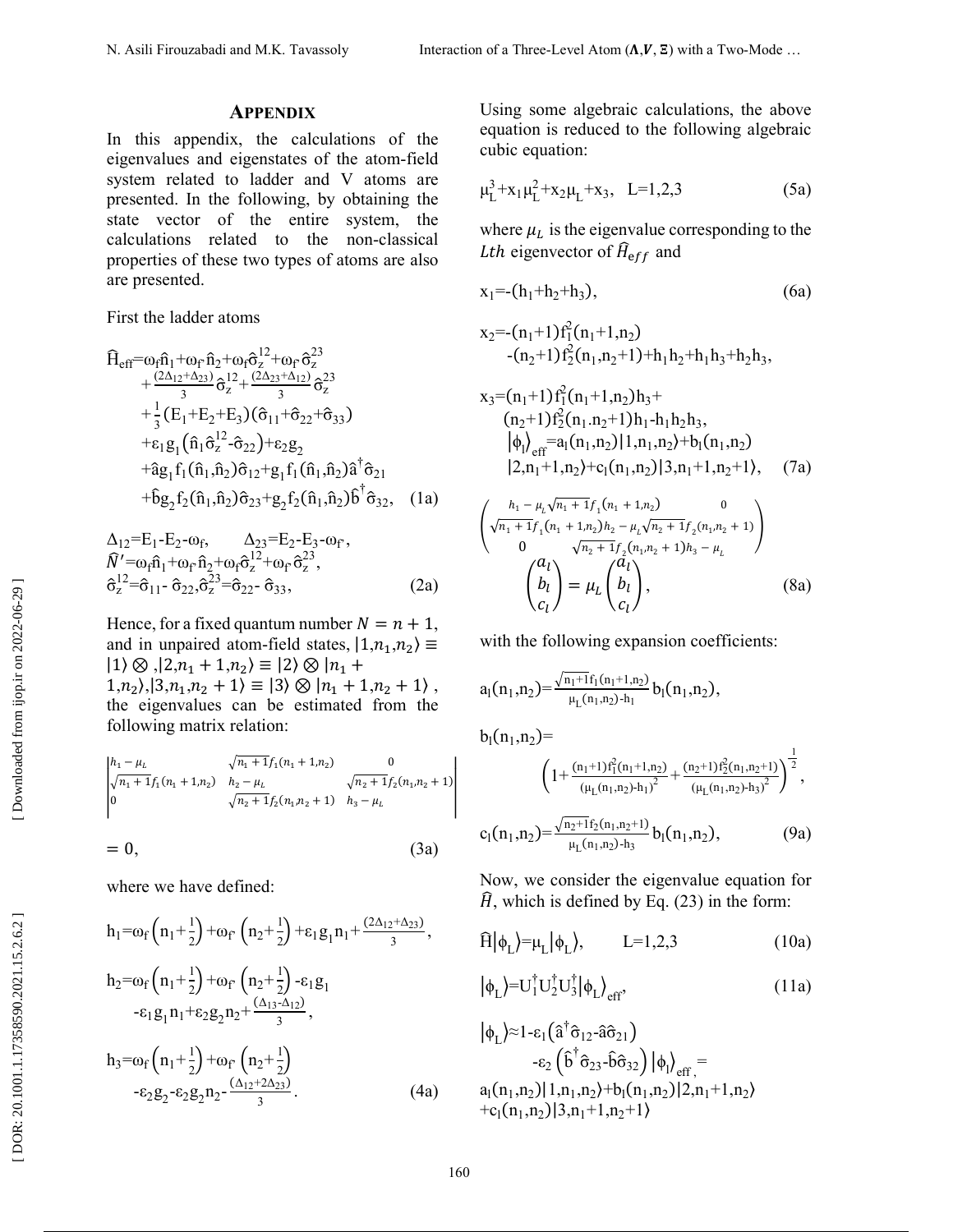$$
- \varepsilon_1 \sqrt{n_1 + 2b_1(n_1, n_2)} | 1, n_1 + 2, n_2 \rangle
$$
  
+  $\varepsilon_1 \sqrt{n_1 a_1(n_1, n_2)} | 2, n_1 - 1, n_2 \rangle$   
-  $\varepsilon_2 \sqrt{n_2 + 2c_1(n_1, n_2)} | 2, n_1 + 1, n_2 + 2 \rangle$   
+  $\varepsilon_2 \sqrt{n_2 b_1(n_1, n_2)} | 3, n_1 + 1, n_2 + 1 \rangle$ , (12a)

$$
\lambda_1(n_1, n_2) = \langle \phi_L | \psi(0) \rangle = a_1(n_1, n_2) P_{n_1} P_{n_2}
$$
  
- $\varepsilon_1 b_1(n_1, n_2) \sqrt{n_1 + 2} P_{n_1 + 2} P_{n_2},$  (13a)

The state vector of the system, at any time, up to the first-order approximation may be obtained in the following form:

$$
|\psi(t)\rangle = \sum_{n_1=0}^{\infty} \sum_{n_2=0}^{\infty} (A_{n_1,n_2}(t)|1,n_1,n_2\rangle
$$
  
+B<sub>n\_1+1,n\_2</sub>(t)|2,n\_1+1\rangle  
+C<sub>n\_1,n\_2+1</sub>(t)|3,n\_1+1,n\_2+1\rangle, (14a)

 $A_{n_1,n_2}(t) = \sum_{l=1}^3 e^{-i\mu_L(n_1,n_2)t} (a_l(n_1,n_2)^2 P_{n_1} P_{n_2})$  $-\varepsilon_1 b_1(n_1, n_2) a_1(n_1, n_2) \sqrt{n_1+2P_{n_1+2}P_{n_2}}$  $-e^{-i\mu_L(n_1-2,n_2)t}\varepsilon_1 b_1(n_1-2,n_2)a_1(n_1-2,n_2)\sqrt{n_1}P_{n_1-2}P_{n_2},$  $(15a)$ 

B<sub>n<sub>1</sub>+1,n<sub>2</sub></sub>(t)=  
\n
$$
\sum_{l=1}^{3} e^{-i\mu_{L}(n_{1},n_{2})t} (a_{l}(n_{1},n_{2})b_{l}(n_{1},n_{2})P_{n_{1}}P_{n_{2}} -\epsilon_{l} b_{l}(n_{1},n_{2})^{2} \sqrt{n_{1}+2}P_{n_{1}+2}P_{n_{2}} -
$$
\n
$$
e^{-i\mu_{L}(n_{1}+2,n_{2})t} \epsilon_{2} a_{l}(n_{1},n_{2}-2)c_{l}(n_{1},n_{2}-2)\sqrt{n_{2}}P_{n_{1}}P_{n_{2}-2} +e^{-i\mu_{L}(n_{1}+2,n_{2})t} \epsilon_{2} \sqrt{n_{2}+2} a_{l}(n_{1}+2,n_{2})^{2}P_{n_{1}}P_{n_{2}+2}, (16\na)
$$
\nC<sub>n<sub>1</sub>,n<sub>2</sub>+1</sub>(t)=

$$
C_{n_1,n_2+1}(t)=\sum_{l=1}^{3} e^{-i\mu_L(n_1,n_2)t}(a_l(n_1,n_2)c_l(n_1,n_2)P_{n_1}P_{n_2}\n\begin{array}{l}-\varepsilon_l b_l(n_1,n_2)c_l(n_1,n_2)\sqrt{n_1+2}P_{n_1+2}P_{n_2}\n\end{array}\n+e^{-i\mu_L(n_1,n_2+2)t}\varepsilon_2\sqrt{n_2+2}a_l(n_1,n_2+2)^2 P_{n_1}P_{n_2+2}, (17\na)
$$

Similarly, for  $V$  -type atom we have,

$$
\begin{aligned}\n\hat{H}_{eff}=& \omega_f \hat{n}_1 + \omega_f \hat{n}_2 + \frac{1}{3} \omega_f \hat{\sigma}_z^{13} + \frac{1}{3} \omega_f \hat{\sigma}_z^{23} + \\
&+ \frac{(2\Delta_{13} - \Delta_{23})}{3} \hat{\sigma}_z^{13} + \frac{(2\Delta_{23} - \Delta_{13})}{3} \hat{\sigma}_z^{23} \\
&+ \frac{1}{3} (E_1 + E_2 + E_3)(\hat{\sigma}_{11} + \hat{\sigma}_{22} + \hat{\sigma}_{33}) \\
&+ \epsilon_1 g_1 (\hat{n}_1 \hat{\sigma}_z^{13} - \hat{\sigma}_{33}) + \epsilon_2 g_2 (\hat{n}_2 \hat{\sigma}_z^{23} - \hat{\sigma}_{33}) \\
&+ \hat{a} g_1 f_1 (\hat{n}_1, \hat{n}_2) \hat{\sigma}_{13} + g_1 f_1 (\hat{n}_1, \hat{n}_2) \hat{a}^\dagger \hat{\sigma}_{31} \\
&+ \hat{b} g_2 f_2 (\hat{n}_1, \hat{n}_2) \hat{\sigma}_{23} + g_2 f_2 (\hat{n}_1, \hat{n}_2) \hat{b}^\dagger \hat{\sigma}_{32},\n\end{aligned}
$$

$$
\Delta_{12} = E_1 - E_2 - \omega_f, \quad \Delta_{23} = E_2 - E_3 - \omega_f,
$$

$$
\widehat{N}'' = \omega_f \widehat{n}_1 + \omega_f \widehat{n}_2 + \frac{1}{3} \omega_f \widehat{\sigma}_z^{13} + \frac{1}{3} \omega_f \widehat{\sigma}_z^{23}, \qquad (18a)
$$

Hence, for a fixed quantum number  $N = n +$ 1, and in unpaired atom-field states,  $|1,n_1,n_2\rangle \equiv$  $|1\rangle \otimes |n_1,n_2\rangle, \frac{1}{\sqrt{2}}(|2,n_1+1,n_2\rangle+|2,n_1,n_2+$ 1)  $\equiv \frac{1}{\sqrt{2}} |2\rangle \otimes (|n_1 + 1 + n_2 +$ 1)), $|3,n_1,n_2\rangle \equiv |3\rangle \otimes |n_1,n_2\rangle$ , the eigenvalues

can be estimated from the following matrix relation:

$$
\begin{vmatrix}\nh_1 - \mu_L & 0 & \frac{1}{\sqrt{2}} \sqrt{n_2 + 1} f_2(n_1, n_2 + 1) \\
0 & h_2 - \mu_L \frac{1}{\sqrt{2}} \sqrt{n_1 + 1} f_1(n_1 + 1, n_2) \\
\frac{1}{\sqrt{2}} \sqrt{n_2 + 1} f_2(n_1, n_2 + 1) \frac{1}{\sqrt{2}} \sqrt{n_1 + 1} f_1(n_1 + 1, n_2) & h_3 - \mu_L\n\end{vmatrix} = 0
$$
\n(19a)

where we have defined:

$$
h_1 = \omega_f n_1 + \omega_f \left( n_2 + \frac{1}{3} \right) + \varepsilon_1 g_1 n_1 + \frac{(2\Delta_{13} + \Delta_{23})}{3},
$$
  
\n
$$
h_2 = \omega_f n_1 + \omega_f \left( n_2 + \frac{1}{3} \right) - \varepsilon_1 g_1 - \varepsilon_1 g_1 n_1 + \frac{(\Delta_{23} - \Delta_{13})}{3},
$$
  
\n
$$
h_3 = \omega_f \left( n_1 + \frac{1}{2} \right) + \omega_f \left( n_2 + \frac{1}{2} \right)
$$
  
\n
$$
- \varepsilon_2 g_2 - \varepsilon_2 g_2 n_2 - \frac{(\Delta_{12} + \Delta_{23})}{3},
$$
  
\n(20a)

Ding algebraic calculations, the above equation is reduced to the following algebraic cubic equation:

$$
\mu_L^3 + x_1 \mu_L^2 + x_2 \mu_L + x_3 = 0, \qquad L = 1, 2, 3 \tag{21a}
$$

where  $\mu_L$  is the eigenvalue that corresponds to  $L^{\text{th}}$  eigenvector of  $\widehat{H}_{\text{eff}}$  and

$$
x_1 = -(h_1 + h_2 + h_3),
$$
  
\n
$$
x_2 = -(n_1 + 1) f_1^2(n_1 + 1, n_2) - (n_2 + 1) f_2^2(n_1, n_2 + 1)
$$
  
\n
$$
+ h_1 h_2 + h_1 h_3 + h_2 h_3,
$$
  
\n
$$
x_3 = (n_1 + 1) f_1^2(n_1 + 1, n_2) h_3 + (n_2 + 1) f_2^2(n_1, n_2 + 1) h_1
$$
  
\n
$$
- h_1 h_2 h_3,
$$
  
\n
$$
|\phi_1\rangle_{eff} = a_1(n_1, n_2) |1, n_1, n_2\rangle + b_1(n_1, n_2) \frac{1}{\sqrt{2}}
$$
  
\n
$$
(|2, n_1 + 1, n_2\rangle + |2, n_1, n_2 + 1\rangle)
$$
  
\n
$$
+ c_1(n_1, n_2) |3, n_1, n_2\rangle
$$
  
\n(23a)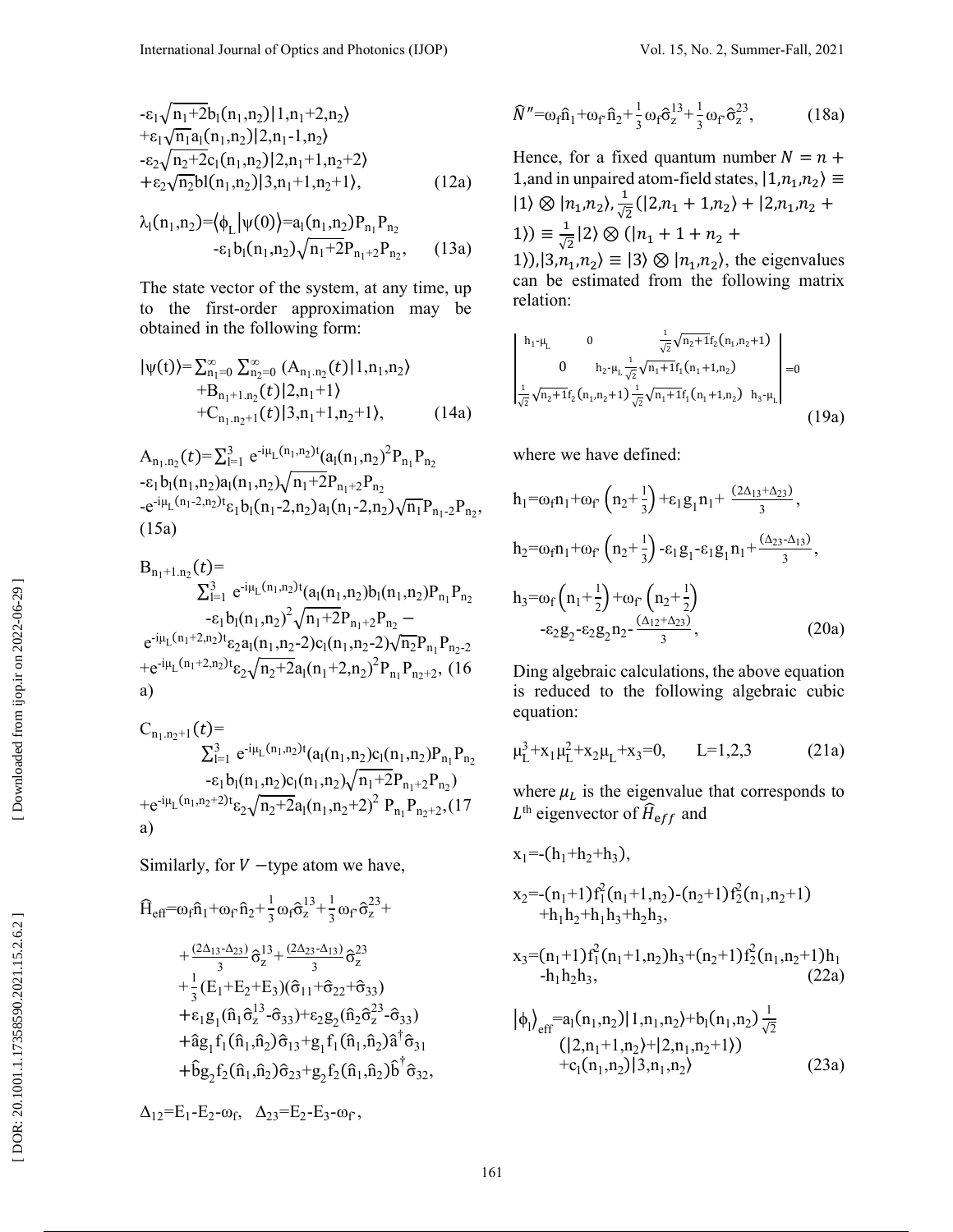$$
\begin{pmatrix}\nh_1 - \mu_L & 0 & \frac{1}{\sqrt{2}}\sqrt{n_2 + 1}f_2(n_1, n_2 + 1) \\
0 & h_2 - \mu_L & \frac{1}{\sqrt{2}}\sqrt{n_1 + 1}f_1(n_1 + 1, n_2) \\
\frac{1}{\sqrt{2}}\sqrt{n_2 + 1}f_2(n_1, n_2 + 1) \frac{1}{\sqrt{2}}\sqrt{n_1 + 1}f_1(n_1 + 1, n_2) & h_3 - \mu_L\n\end{pmatrix}
$$
\n
$$
\begin{pmatrix}\na_l \\
b_l \\
c_l\n\end{pmatrix} = \mu_L \begin{pmatrix}\na_l \\
b_l \\
c_l\n\end{pmatrix},
$$
\n(24a)

with the following expansion coefficients,

$$
a_1(n_1, n_2) = \frac{\sqrt{n_1+1} f_1(n_1+1, n_2)}{\sqrt{2} (\mu_L(n_1, n_2) - h_1)} b_1(n_1, n_2),
$$
  

$$
b_1(n_1, n_2) = (1 + \frac{(n_1+1)^2_1(n_1+1, n_2)}{2(\mu_L(n_1, n_2) - h_1)^2} + \frac{(n_2+1) f_2^2(n_1, n_2+1)}{2(\mu_L(n_1, n_2) - h_3)^2})^{-\frac{1}{2}},
$$

$$
c_1(n_1,n_2) = \frac{\sqrt{n_2+1}f_2(n_1,n_2+1)}{\sqrt{2}(\mu_L(n_1,n_2)-h_3)} b_1(n_1,n_2).
$$
 (25a)

Now, we consider the eigenvalue equation for  $\hat{H}$ , which is defined by equation (14) in the form:

$$
\widehat{H}|\phi_L\rangle \text{=}\mu_L|\phi_L\rangle, \quad L=1,2,3, \tag{26a}
$$

$$
\left|\phi_{L}\right\rangle = U_{1}^{\dagger}U_{2}^{\dagger}U_{3}^{\dagger}\left|\phi_{L}\right\rangle _{\text{eff}},\tag{27a}
$$

$$
\begin{aligned}\n&\approx 1 - \varepsilon_1 (\hat{a}^\dagger \hat{\sigma}_{12} - \hat{a} \hat{\sigma}_{21}) - \varepsilon_2 (\hat{b}^\dagger \hat{\sigma}_{32} - \hat{b} \hat{\sigma}_{23}) |\phi_1\rangle_{\text{eff}} \\
&= a_1 (n_1, n_2) | 1, n_1, n_2\rangle + b_1 (n_1, n_2) \\
&| 2, n_1 + 1, n_2\rangle + c_1 (n_1, n_2) | 3, n_1 + 1, n_2 + 1\rangle \\
&- \varepsilon_1 \sqrt{n_1 + 2} b_1 (n_1, n_2) | 1, n_1 + 2, n_2\rangle \\
&+ \varepsilon_1 \sqrt{n_1} a_1 (n_1, n_2) | 2, n_1 - 1, n_2\rangle \\
&- \varepsilon_2 \sqrt{n_2 + 2} c_1 (n_1, n_2) | 3, n_1 + 1, n_2 + 2\rangle \\
&+ \varepsilon_2 \sqrt{n_2} b_1 (n_1, n_2) | 3, n_1 + 1, n_2 + 1\rangle,\n\end{aligned} \tag{28a}
$$

$$
\lambda_1(n_1, n_2) = \left\langle \phi_L \middle| \psi(0) \right\rangle = a_1(n_1, n_2) P_{n_1} P_{n_2}
$$
  
-\varepsilon\_1 b\_1(n\_1, n\_2) \sqrt{n\_1 + 2} P\_{n\_1 + 2} P\_{n\_2}, (29a)

The state vector of the system at any time  $t$  up to the first-order approximation may be obtained in the following form:

$$
|\psi(t)\rangle = \sum_{n_1=0}^{\infty} \sum_{n_2=0}^{\infty} (A_{n_1,n_2}(t)|1,n_1,n_2\rangle
$$
  
+B\_{n\_1+1,n\_2}(t)|2,n\_1+1,n\_2\rangle  
+C\_{n\_1,n\_2+1}(t)|3,n\_1+1,n\_2+1\rangle, (30a)

$$
A_{n_1,n_2}(t) = \sum_{i=1}^{3} e^{-i\mu_L(n_1,n_2)t} (a_1(n_1,n_2)^2 P_{n_1} P_{n_2}
$$
  
\n
$$
- \varepsilon_1 b_1(n_1,n_2) a_1(n_1,n_2) \sqrt{n_1+2} P_{n_1+2} P_{n_2}
$$
  
\n
$$
- e^{-i\mu_L(n_1-2,n_2)t} \varepsilon_1 b_1(n_1-2,n_2) a_1(n_1-2,n_2)
$$

$$
\sqrt{n_1} P_{n_1-2} P_{n_2},\tag{31a}
$$

$$
B_{n_1+1,n_2}(t) = \sum_{l=1}^{3} e^{-i\mu_L(n_1,n_2)t} (a_1(n_1,n_2)b_1(n_1,n_2)
$$
  
\n
$$
P_{n_1}P_{n_2}-\varepsilon_1 b_1(n_1,n_2)^2 \sqrt{n_1+2}P_{n_1+2}P_{n_2}
$$
  
\n
$$
-e^{-i\mu_L(n_1+2,n_2)t} \varepsilon_2 a_1(n_1,n_2-2)
$$
  
\n
$$
c_1(n_1,n_2-2)\sqrt{n_2}P_{n_1}P_{n_2-2}
$$
  
\n
$$
+e^{-i\mu_L(n_1+2,n_2)t} \varepsilon_2 \sqrt{n_2+2}a_1
$$
  
\n
$$
(n_1+2,n_2)^2 P_{n_1}P_{n_2+2},
$$
 (32a)

$$
C_{n_1,n_2+1}(t)=\sum_{l=1}^{3} e^{-i\mu_L(n_1,n_2)t} a_l(n_1,n_2)c_l(n_1,n_2)P_{n_1}P_{n_2}
$$
  
\n
$$
- \varepsilon_1 b_l(n_1,n_2)c_l(n_1,n_2)\sqrt{n_1+2}P_{n_1+2}P_{n_2}
$$
  
\n
$$
+ e^{-i\mu_L(n_1,n_2+2)t} \varepsilon_2 \sqrt{n_2+2}a_l
$$
  
\n
$$
(n_1,n_2+2)^2 P_{n_1}P_{n_2+2}.
$$
 (33a)

#### **REFERENCES**

- **[1]** E.T. Jaynes and F.W. Cummings, "Comparison of quantum and semiclassical radiation theories with application to the beam maser," Proc. IEEE, Vol. 51, pp. 89- 109, 1963.
- **[2]** X-S Li and N-Y Bei, "A generalized threelevel Jaynes-Cummings model," Phys. Lett. A, Vol. 101, pp. 169-174, 1984.
- **[3]** G. Benivegna and A. Messina, "New quantum effects in the dynamics of a twomode field coupled to a two-level atom," J. Mod. Opt. Vol. 41, pp. 907-925, 1994.
- **[4]** V. Buzek, "Jaynes-Cummings model with intensity-dependent coupling interacting with Holstein-Primakoff SU (1, 1) coherent state," Phys. Rev. A, Vol. 39, pp. 3196- 3199, 1989.
- **[5]** R.R. Puri, *Mathematical Methods of Quantum Optics*, Springer Series in Optical Sciences, 79, 2001.
- **[6]** A.B. Klimov, I. Sainz, and S.M. Chumakov, "Resonance expansion versus the rotating-wave approximation," Phys. Rev. A, Vol. 68, pp. 063811 (1-8), 2003.
- **[7]** M. Abdel-Aty, "The Pancharatnam phase of a two-level atom in the presence of another two-level atom in a cavity," J. Opt. B, Vol. 5, pp. 349-354, 2003.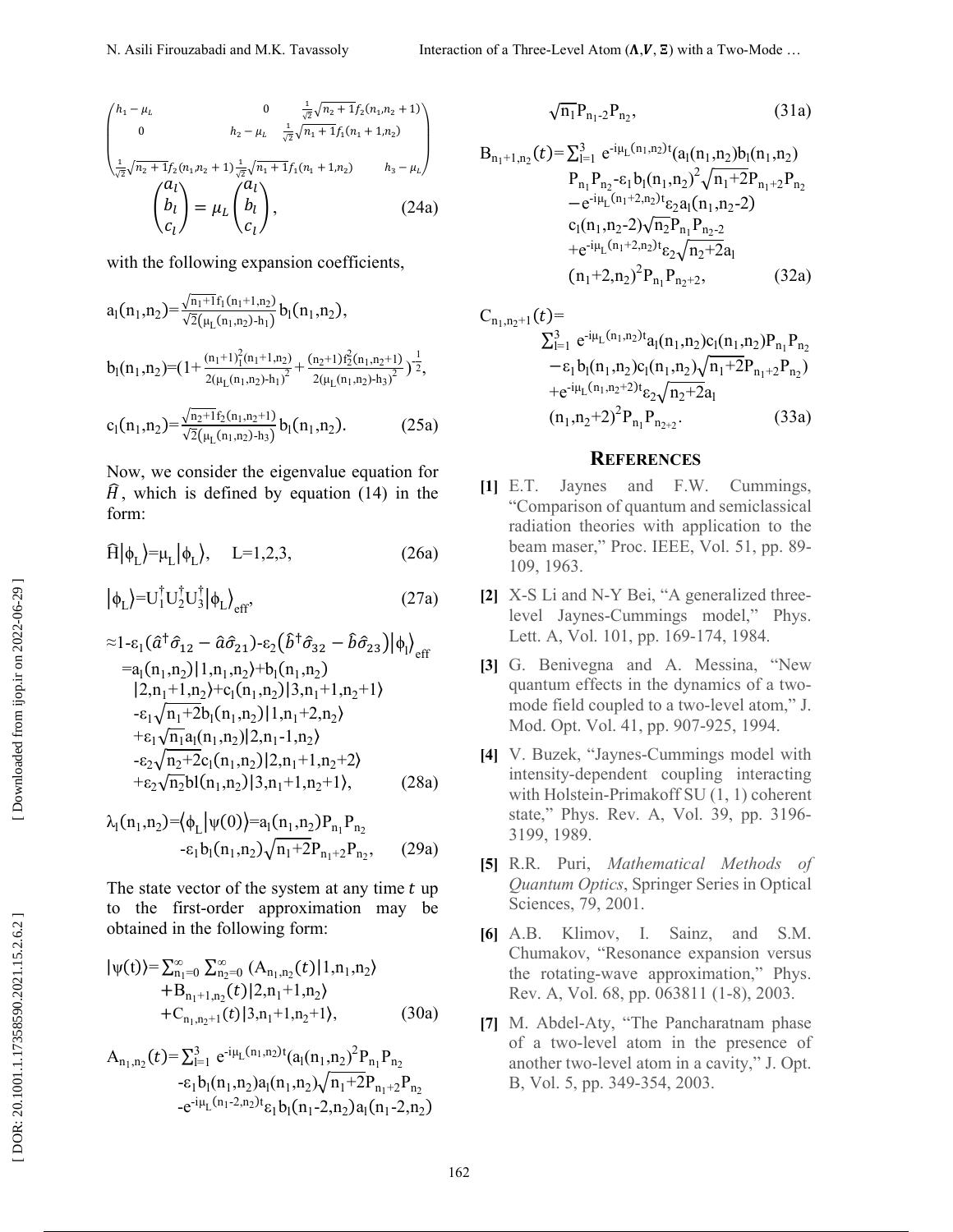- **[8]** J.S. Pedernales, I. Lizuain, S. Felicetti, G. Romero, L. Lamata, and E. Solano, "Quantum Rabi model with trapped ions," Sci. Rep. Vol. 5, pp. 15472 (1-7), 2015.
- **[9]** D. Ballester, G. Romero, J.J. García-Ripoll, F. Deppe, and E. Solano, "Quantum simulation of the ultrastrong-coupling dynamics in circuit quantum electrodynamics," Phys. Rev. X, Vol. 2, pp. 021007 (1-6), 2012.
- **[10]**D. Lv, S. An, Z. Liu, J.N. Zhang, J.S. Pedernales, L. Lamata, E. Solano, and K. Kim, "Quantum simulation of the quantum Rabi model in a trapped ion," Phys. Rev. X, Vol. 8, pp. 021027 (1-11), 2018.
- **[11]**X. Li, M. Bamba, Q. Zhang, S. Fallahi, G.C. Gardner, W. Gao, M. Lou, K. Yoshioka, M.J. Manfra, and J. Kono, "Vacuum Bloch–Siegert shift in Landau polaritons with ultra-high cooperativity," Nature Photon. Vol. 12, pp. 324-329, 2018.
- **[12]**D. Leibfried, R. Blatt, C. Monroe, and D. Wineland, "Quantum dynamics of single trapped ions," Rev. Mod. Phys. Vol. 75, pp. 281-325, 2003.
- **[13]**E.K. Irish and K. Schwab, "Quantum measurement of a coupled nanomechanical resonator–Cooper-pair box system," Phys. Rev. B, Vol. 68, pp. 155311-155318, 2003.
- **[14]**A. Wallraf, D.I. Schuster, A. Blais, L. Frunzio, R.S. Huang, J. Majer, S. Kumar, S.M. Girvin, and R.J. Schoelkopf, "Strong coupling of a single photon to a superconducting qubit using circuit quantum electrodynamics," Nature, Vol. 431, pp. 162-167, 2004.
- **[15]**I. Chiorescu, P. Bertet, K. Semba, Y. Nakamura, C.J.P.M. Harmans, and J.E. Mooil, "Coherent dynamics of a flux qubit coupled to a harmonic oscillator," Nature, Vol. 431, pp. 159-162, 2004.
- **[16]**T. Liu, K.L. Wang, and M. Feng, "The generalized analytical approximation to the solution of the single-mode spin-boson model without rotating-wave approximation," Europhys. Lett. Vol. 86, pp. 54003 (1-6), 2009.
- **[17]**S. Abdel-Khalek, Y.S. El-Saman, I. Mechai, and M. Abdel-Aty, "Geometric phase and entanglement of a three-level atom with and without rotating wave approximation," Brazilian J. Phys. Vol. **48**, pp. 1-7, 2018.
- **[18]**R.H. Xie, G.O. Xu, and D.H. Liu,, "Study of Nonclassical Features and Quantum Dynamics in the Jaynes-Cummings Model Without RWA" Commun. Theoret. Phys. Vol. 27, pp. 385-394, 1997.
- **[19]**J.S. Peng and G.X. Li, "Phase fluctuations in the Jaynes-Cummings model with and without the rotating-wave approximation," Phys. Rev. A, Vol. 45, pp. 3289 3294, 1992.
- **[20]**J.S. Peng and G.X. Li, "Inhuence of the virtual-photon processes on the squeezing of light in the two-photon Jaynes-Cummings model," Phys. Rev. A, Vol. 47, pp. 3167-3172, 1993.
- **[21]**K. Guo-Dong, F. Mao-Fa, O. Xi-Cheng, and D. Xiao-Juan, "Entanglement of two atoms interacting with a dissipative coherent cavity field without rotating wave approximation," Chin. Phys. B, Vol. 19, pp. 110303-110310, 2010.
- **[22]**Q.H. Chen, Y. Yang, T. Liu, and K.L. Wang, "Entanglement dynamics of two independent Jaynes-Cummings atoms without the rotating-wave approximation," Phys. Rev. A, Vol. 82, pp. 052306 (1-7), 2010.
- **[23]**Z. Ling, S. He-shan, and Y. Li, "The twophoton degenerate Jaynes-Cummings model with and without rotating-wave approximation," Chin. Phys. Vol. 10, pp. 413-419, 2001.
- **[24]**Z. Ficek, J. Jing, and Z.G. Lü, "Role of the counter-rotating terms in the creation of entanglement between two atoms," Phys. Scripta, Vol. 140, pp. 014005 (1-6), 2010.
- **[25]**Z. Chen, Y. Wang, T. Li, L. Tian, Y. Qiu, K. Inomata, F. Yoshihara, S. Han, F. Nori, J.S. Tsai, and J.Q. You, "Single-photondriven high-order sideband transitions in an ultrastrongly coupled circuit-quantum-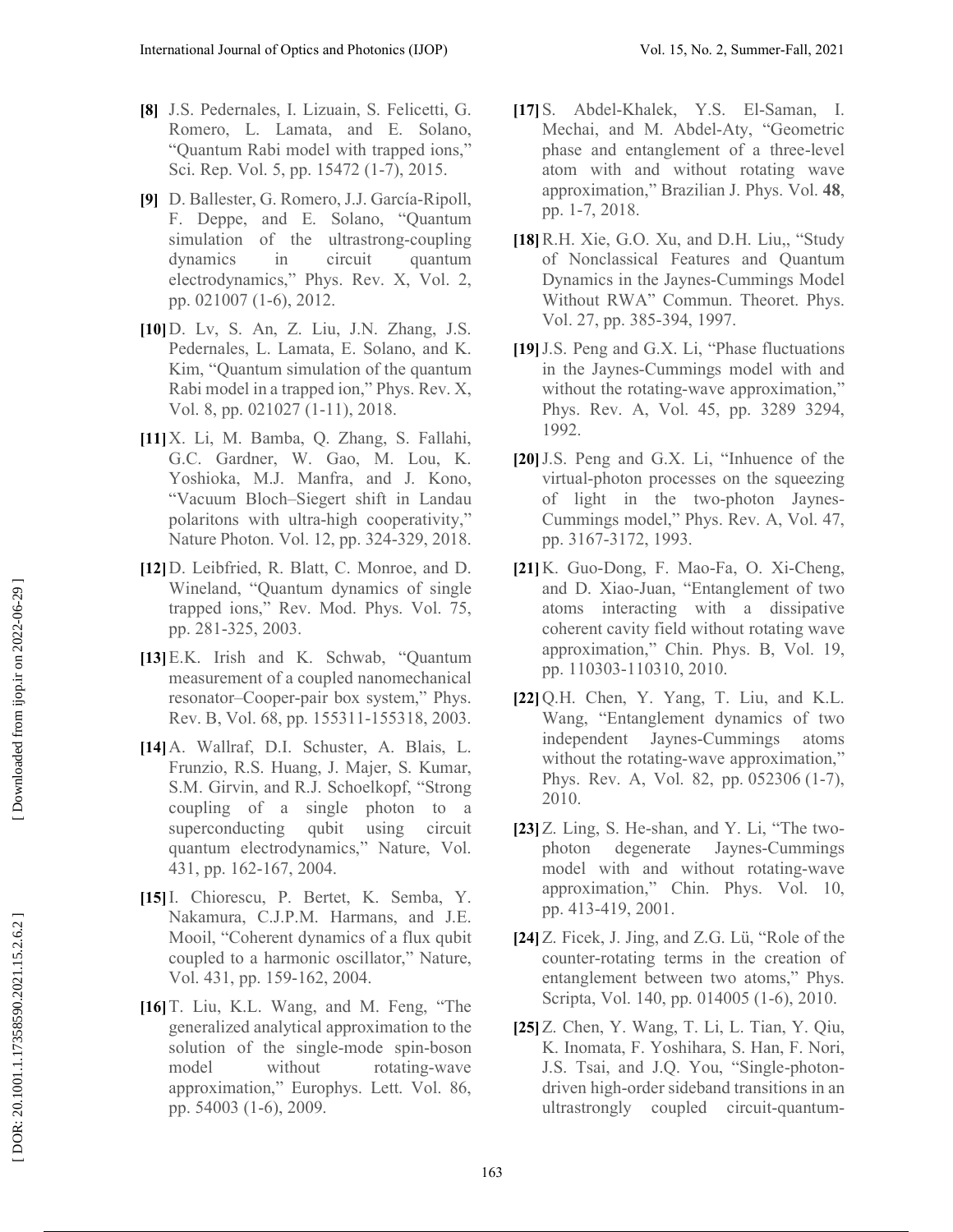electrodynamics system," Phys. Rev. A, Vol. 96, pp. 012325 (1-12), 2017.

- **[26]**X. Zhang, N. Zhu, C.L. Zou, and H.X. Tang, "Optomagnonic whispering gallery microresonators," Phys. Rev. Lett. Vol. 117, pp. 123605-123610, 2016.
- **[27]**M.H. Naderi, "The Jaynes–Cummings model beyond the rotating-wave approximation as an intensity-dependent model: quantum statistical and phase properties," J. Phys. A: Math. Theor. Vol. 44, pp. 055304 (1-19), 2011.
- **[28]**A.B. Klimov and S.M. Chumakov, *A group-theoretical approach to quantum optics: models of atom-field interactions*, John Wiley & Sons , 2009.
- **[29]**M.R. Nath, S. Sen, and G. Gangopadhyay, "Dynamics of cascade three-level system interacting with the classical and quantized field," Pramana – J. Phys. Vol. 61, pp. 1089-1100, 2003.
- **[30]**M. Rastegarzadeh and M.K. Tavassoly, "Interaction of a Λ-type three-level atom with a single-mode field without rotating wave approximation: perturbation theory approach," Phys. Scripta, Vol. 90, pp. 025103 (1-10), 2015.
- **[31]**B. Buck and C.V. Sukumar, "Exactly soluble model of atom-phonon coupling showing periodic decay and revival," Phys. Lett. A, Vol. 81, pp. 132-135, 1981.
- **[32]**C.V. Sukumar and B. Buck, "Multi-phonon generalisation of the Jaynes-Cummings model," Phys. Lett. A, Vol. 83, pp. 211- 213, 1981.
- **[33]**R. Pakniat, M.K. Tavassoly, and M.H. Zandi, "Entanglement swapping and teleportation based on cavity QED method using the nonlinear atom–field interaction: Cavities with a hybrid of coherent and number states," Opt. Commun. Vol. 382, pp. 381-385, 2017.
- **[34]**M.K. Tavassoly and F. Yadollahi, "Dynamics of states in the nonlinear interaction regime between a three-level atom and generalized coherent states and their non-classical features," Int. J. Mod.

Phys. B, Vol. 26, pp. 1250027-1250046, 2012.

- **[35]**H.R. Baghshahi and M.K. Tavassoly, "Dynamics of different entanglement measures of two three-level atoms interacting nonlinearly with a single-mode field," Eur. Phys. J. Plus, Vol. 130, pp. 1- 13, 2015.
- **[36]**A. Karimi and M.K. Tavassoly, "Quantum engineering and nonclassical properties of SU (1, 1) and SU (2) entangled nonlinear coherent states," J. Opt. Soc. Am. B, Vol. 31, pp. 2345-2353, 2014.
- **[37]**L.N. Childs, *A Concrete Introdution to Higher Algebra,* Springer, 3rd Ed. 2008.
- **[38]**S. Shahidani, M.H. Naderi, and M. Soltanolkotabi, "Dynamical evolution of nonclassical properties in cavity quantum electrodynamics with a single trapped ion," Int. J. Opt. Photon. Vol. 1, pp. 55-60, 2007.
- **[39]**M.H. Naderi, and S. Salimian Rizi, "Coherent transport of single photon in a quantum super-cavity with mirrors composed of λ-type three-level atomic ensembles," Int. J. Opt. Photon. Vol. 8, pp. 31-39, 2014.
- **[40]**M. Fani and M.H. Naderi, "Coherent transport of single photon in a quantum super-cavity with mirrors composed of λtype three-level atomic ensembles," Int. J. Opt. Photon. Vol. 4, pp. 113-120, 2010.



**Mohammad Kazem Tavassoly** is a Professor of Physics at Faculty of Physics of Yazd University, Yazd, Iran. He received his B.Sc. in Nuclear Physics from University of Shiraz in 1992, his M.Sc. in Particle Physics from Ferdowsi University of Mashahd in 1994, and PhD in Theoretical Physics from University of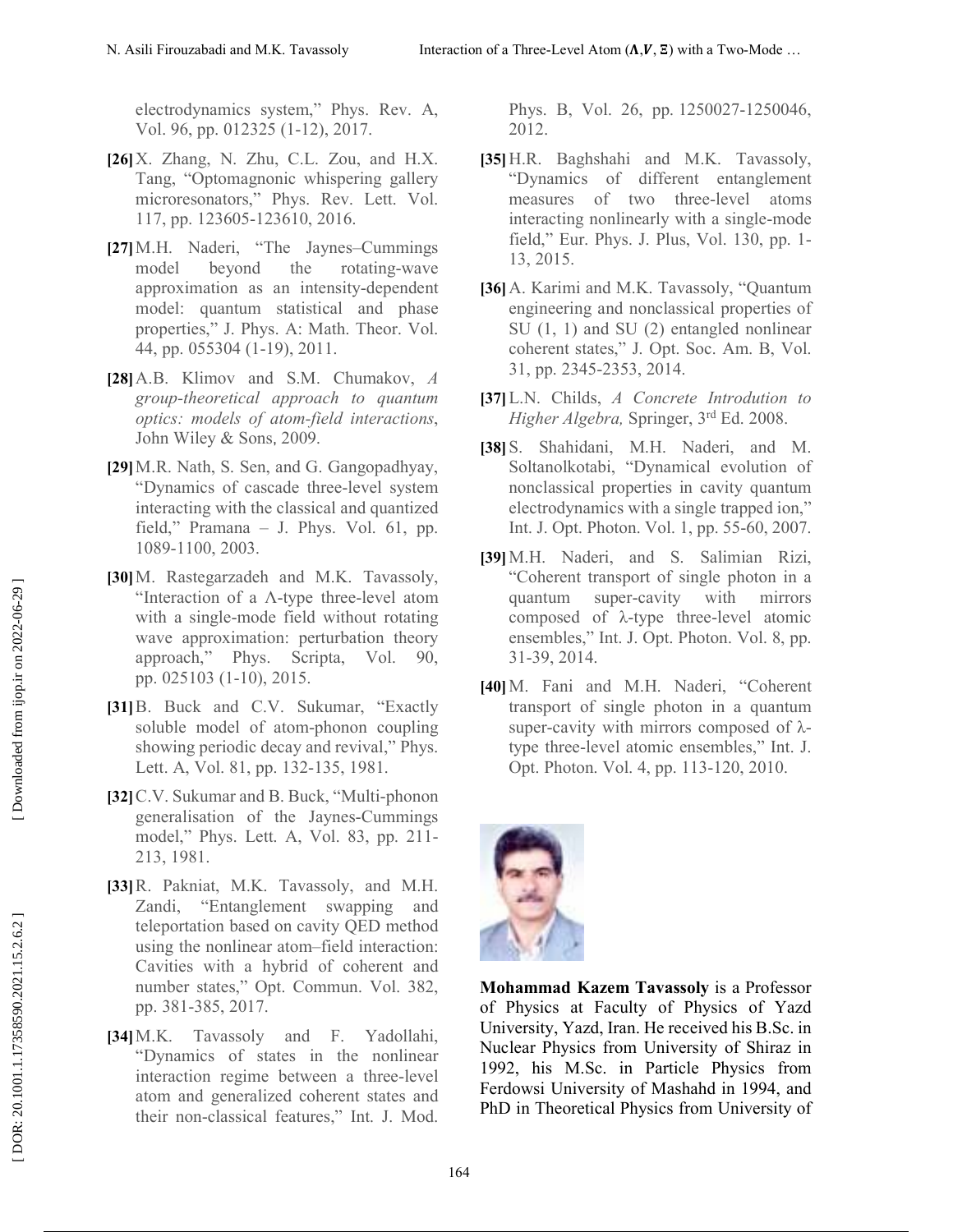Isfahan in 2005. His research interests include Quantum Optics, Quantum Information, Nonclassical States and Entanglement Generation.



**Neda Asili Firouzabadi** received her B.Sc. degree in 2010 from Hakim Sabzevari University in teaching physics. In 2014, she received the M.Sc. degree from Yazd University. She is now a PhD students in Yazd University.